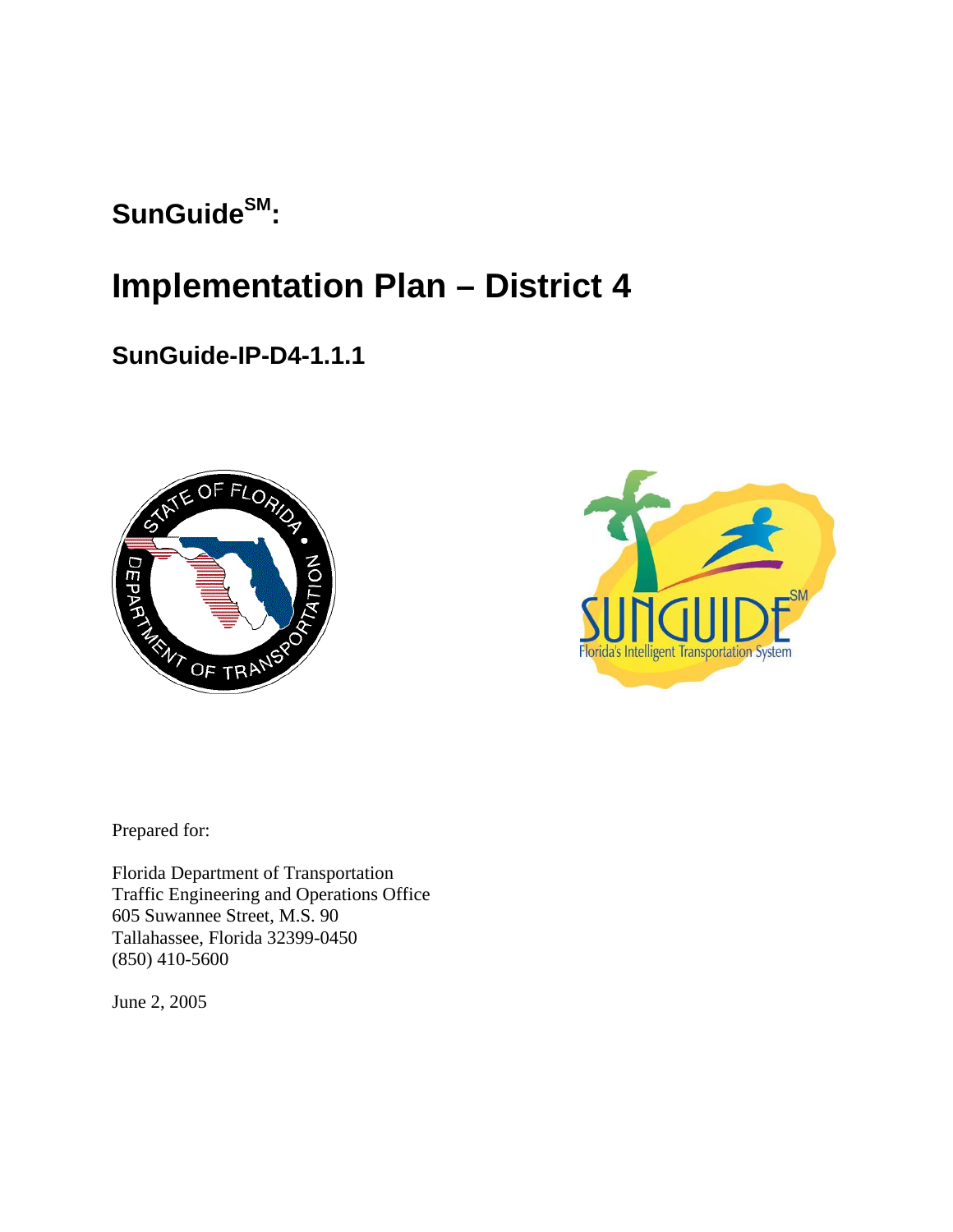| <b>Document Control Panel</b> |                          |                |             |
|-------------------------------|--------------------------|----------------|-------------|
| File Name:                    | SunGuide-IP-D4-1.1.1.doc |                |             |
| File Location:                | SunGuide CM Repository   |                |             |
| CDRL:                         | $7-1$                    |                |             |
|                               | <b>Name</b>              | <b>Initial</b> | <b>Date</b> |
| Created By:                   | Steve Dellenback, SwRI   | <b>SWD</b>     | 1/07/05     |
|                               |                          |                |             |
| Reviewed By:                  | Steve Novosad, SwRI      | <b>SEN</b>     | 1/07/05     |
|                               |                          |                |             |
|                               |                          |                |             |
|                               |                          |                |             |
|                               |                          |                |             |
|                               |                          |                |             |
|                               |                          |                |             |
|                               |                          |                |             |
|                               |                          |                |             |
|                               |                          |                |             |
| Modified By:                  | Steve Dellenback, SwRI   | <b>SWD</b>     | 5/26/05     |
|                               | Steve Dellenback, SwRI   | <b>SWD</b>     | 6/02/05     |
|                               |                          |                |             |
|                               |                          |                |             |
| Completed By:                 |                          |                |             |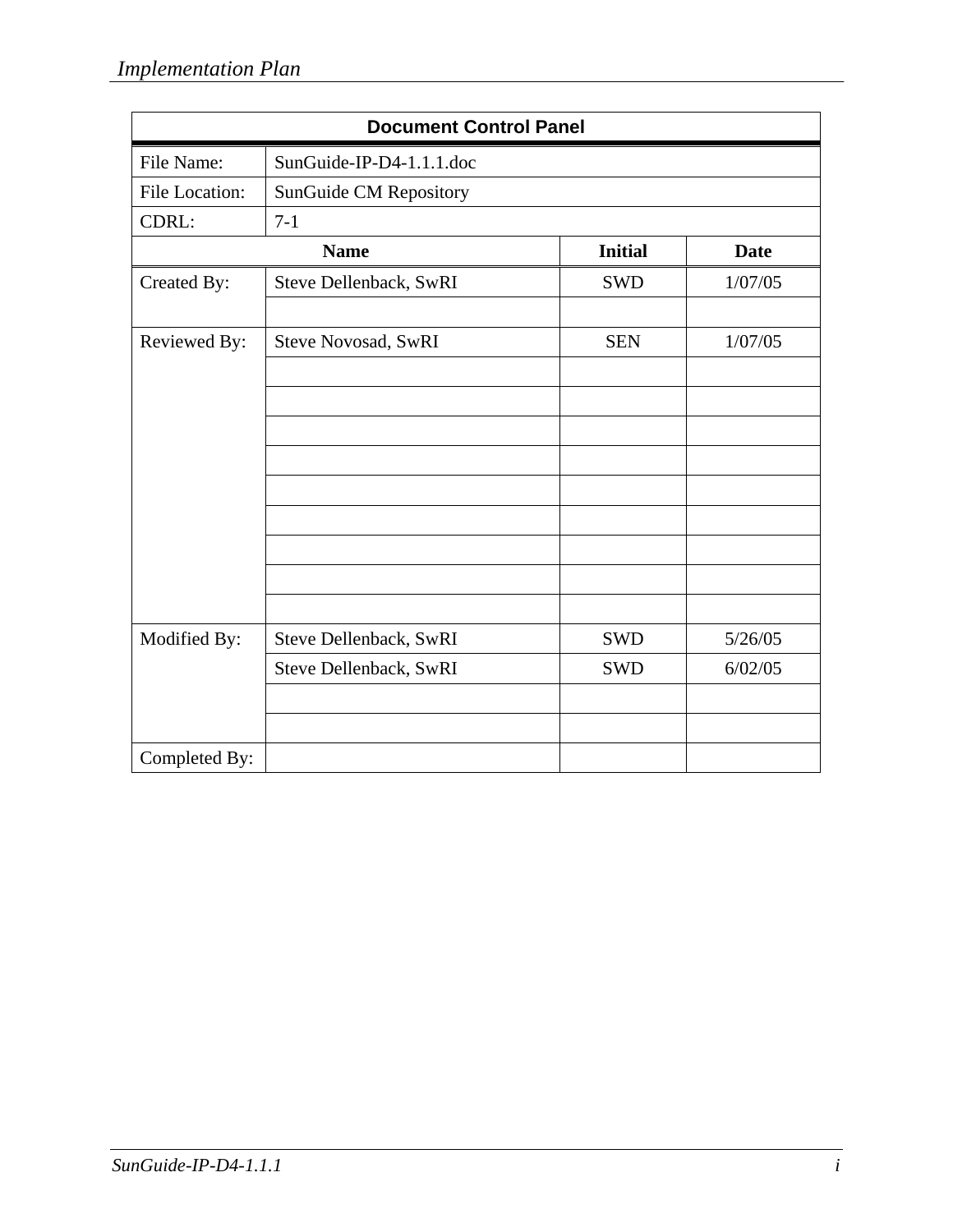# **Table of Contents**

|    |     |       | Page |
|----|-----|-------|------|
|    |     |       | iii  |
|    |     |       |      |
| 1. |     |       |      |
|    | 1.1 |       |      |
|    | 1.2 |       |      |
|    | 1.3 |       |      |
|    | 1.4 |       |      |
| 2. |     |       |      |
|    | 2.1 |       |      |
|    | 2.2 |       |      |
|    |     | 2.2.1 |      |
|    |     | 2.2.2 |      |
|    |     | 2.2.3 |      |
|    |     | 2.2.4 |      |
|    |     | 2.2.5 |      |
|    | 2.3 |       |      |
|    |     | 2.3.1 |      |
|    |     | 2.3.2 |      |
|    |     | 2.3.3 |      |
|    |     | 2.3.4 |      |
|    | 2.4 |       |      |
|    |     | 2.4.1 |      |
|    |     | 2.4.2 |      |
|    | 2.5 |       |      |
|    |     | 2.5.1 |      |
|    |     | 2.5.2 |      |
|    |     | 2.5.3 |      |
|    |     | 2.5.4 |      |
|    | 2.6 |       |      |
| 3. |     |       | 18   |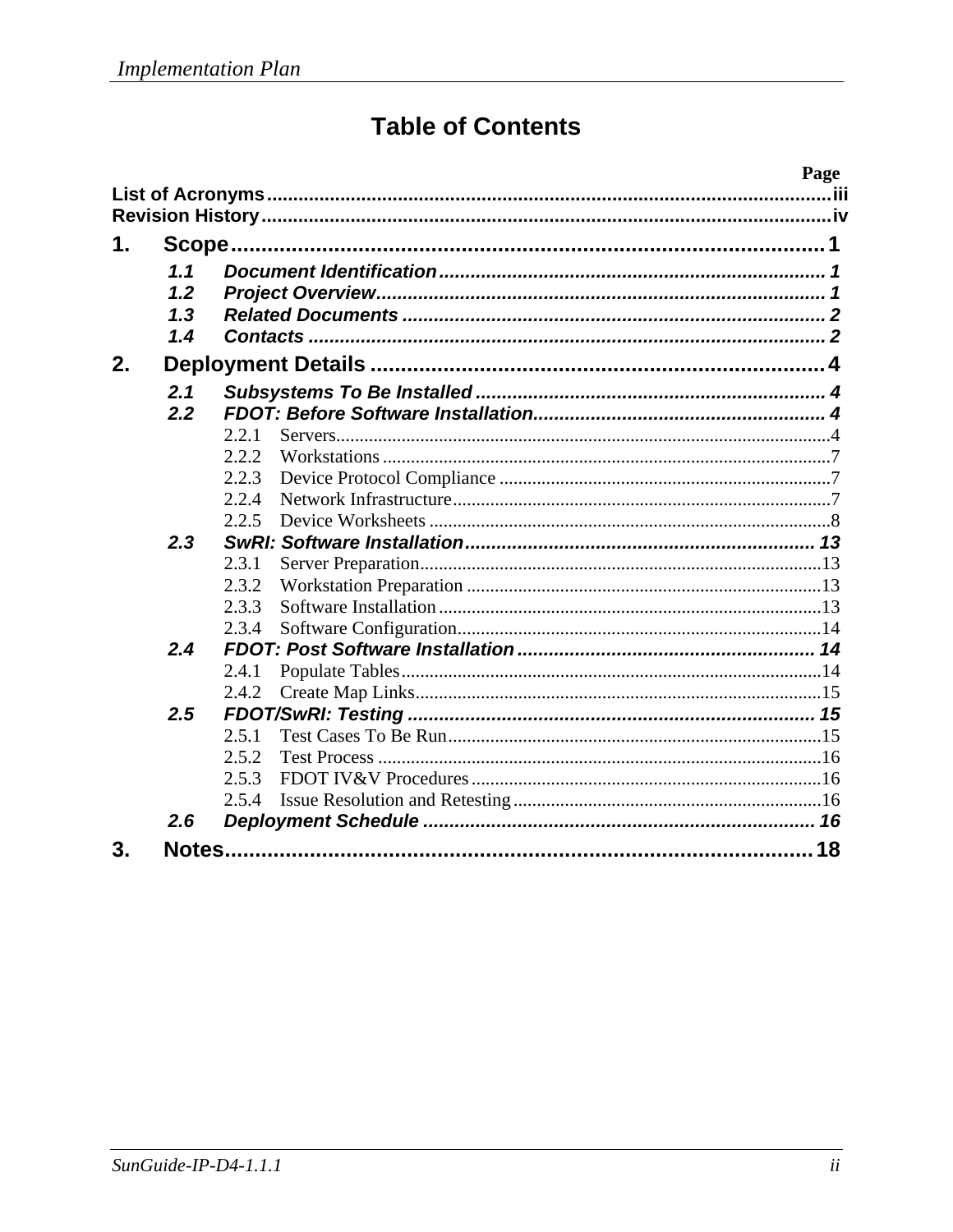# **List of Acronyms**

|                     | CCTVClosed Circuit Television                                 |
|---------------------|---------------------------------------------------------------|
|                     | ConOps Concept of Operations                                  |
|                     | CSE Computer Sizing Estimates                                 |
|                     | DMSDynamic Message Sign                                       |
|                     |                                                               |
|                     | FDOT Florida Department of Transportation                     |
|                     | GUI Graphical User Interface                                  |
|                     |                                                               |
|                     | IMIncident Management                                         |
| IPInternet Protocol |                                                               |
|                     | ITSIntelligent Transportation Systems                         |
|                     | IV&V Independent Verification and Validation                  |
|                     | NTCIP National Transportation Communications for ITS Protocol |
|                     | SATPSoftware Acceptance Test Plan                             |
|                     | SDDSoftware Design Document                                   |
|                     | SICP Software Integration Case Procedures                     |
|                     | SIPSoftware Integration Plan                                  |
|                     | SRS Software Requirements Specification                       |
|                     | STPSoftware Test Procedures                                   |
|                     | SUMSoftware User's Manual                                     |
|                     | SwRI Southwest Research Institute                             |
|                     | TCP Transmission Control Protocol                             |
|                     | TMCTransportation Management Center                           |
|                     | TSSTransportation Sensor Subsytem                             |
|                     | VDDVersion Description Document                               |
| VS Video Switching  |                                                               |
|                     |                                                               |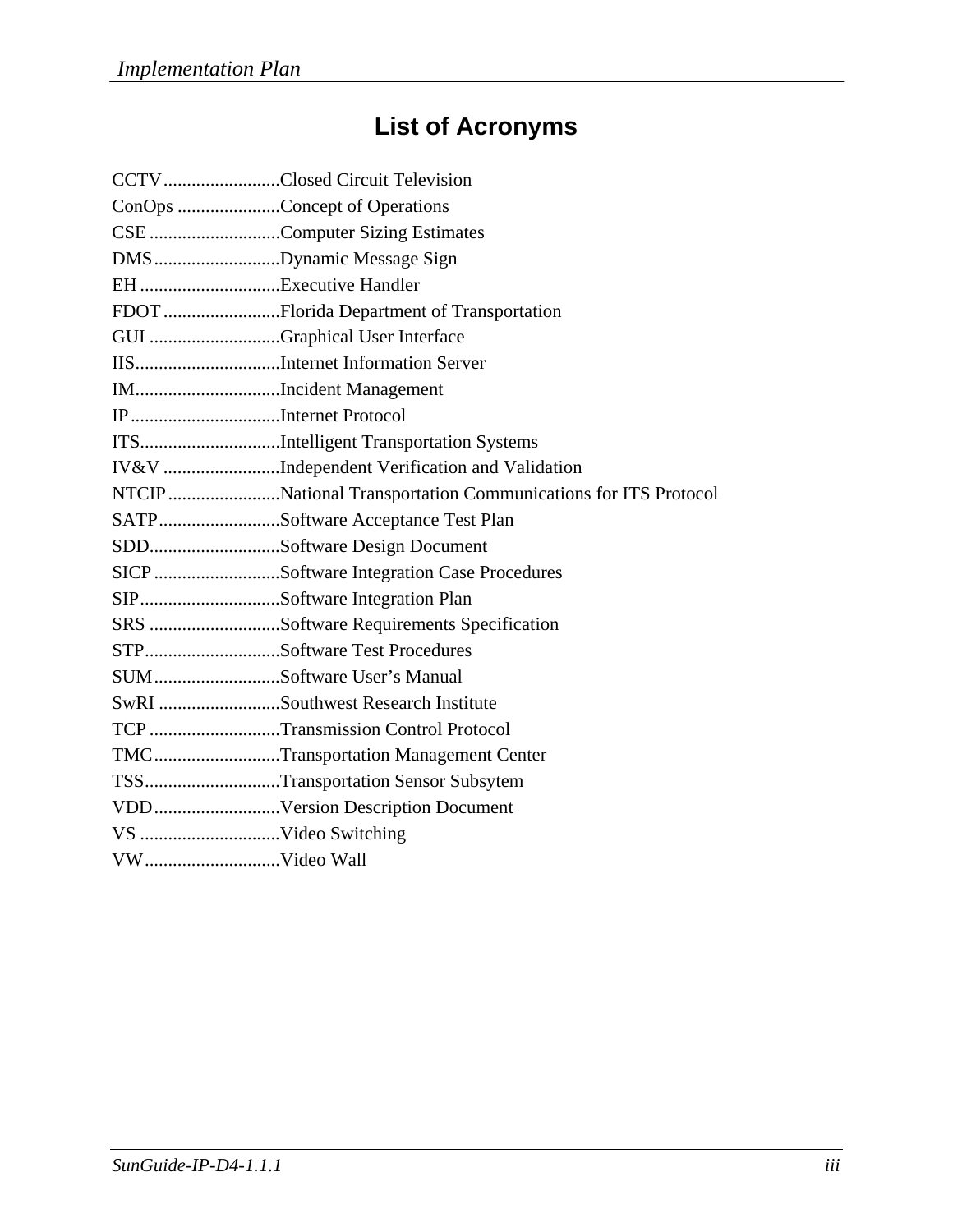| <b>Revision</b> | <b>Date</b>     | <b>Changes</b>                                                                                                                                                                                                                   |
|-----------------|-----------------|----------------------------------------------------------------------------------------------------------------------------------------------------------------------------------------------------------------------------------|
| 1.0.0           | January 7, 2005 | Initial Release.                                                                                                                                                                                                                 |
| 1.1.0           | May 26, 2005    | Updated for Release 1.1                                                                                                                                                                                                          |
| 1.1.1           | June 2, 2005    | Updated:<br>To include Incident Management Subsystem<br>estimates<br>The integration case tests to be run as part of the<br><b>Software Test Procedures</b><br>Schedule based on post Factory Acceptance Testing<br>discussions. |

# **REVISION HISTORY**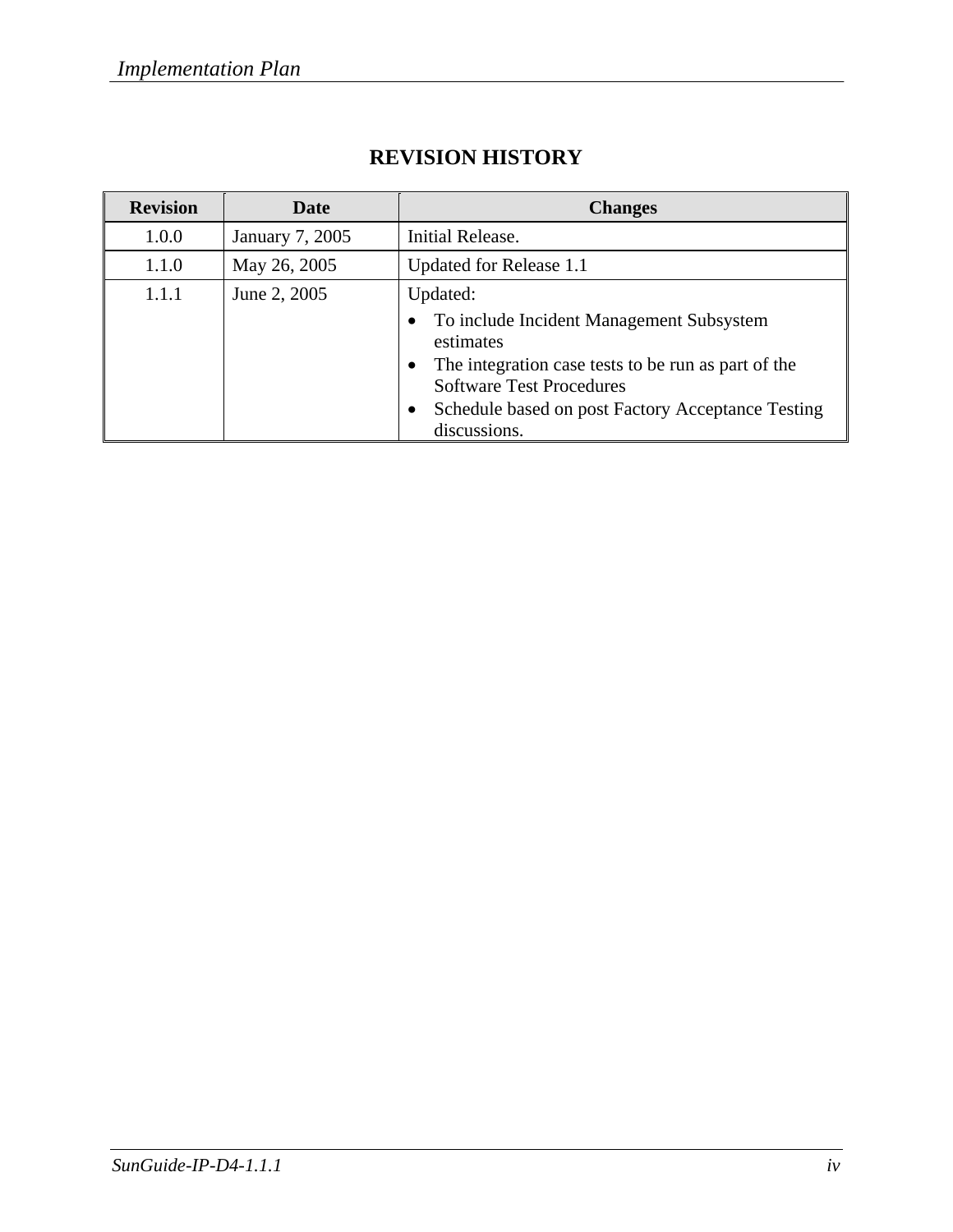# **1. Scope**

## *1.1 Document Identification*

This document serves as the Implementation Plan (IP) for the SunGuide<sup>SM</sup> software specific to District 4.

# *1.2 Project Overview*

The Florida Department of Transportation (FDOT) is conducting a program that is developing  $S$ unGuide<sup>SM</sup> software. The SunGuide<sup>SM</sup> software is a set of Intelligent Transportation System (ITS) software that allows the control of roadway devices as well as information exchange across a variety of transportation agencies. The goal of the SunGuide<sup>SM</sup> software is to have a common software base that can be deployed throughout the state of Florida. The SunGuide<sup>SM</sup> software development effort is based on ITS software available from both the states of Texas and Maryland; significant customization of the software is being performed as well as the development of new software modules. The following figure provides a graphical view of the software to be developed:



**Figure 1.1 - High-Level Architectural Concept** 

The SunGuide<sup>SM</sup> development effort spans approximately two years. After the development, the software will be deployed to a number of Districts and Expressway Authorities throughout Florida and support activities will be performed.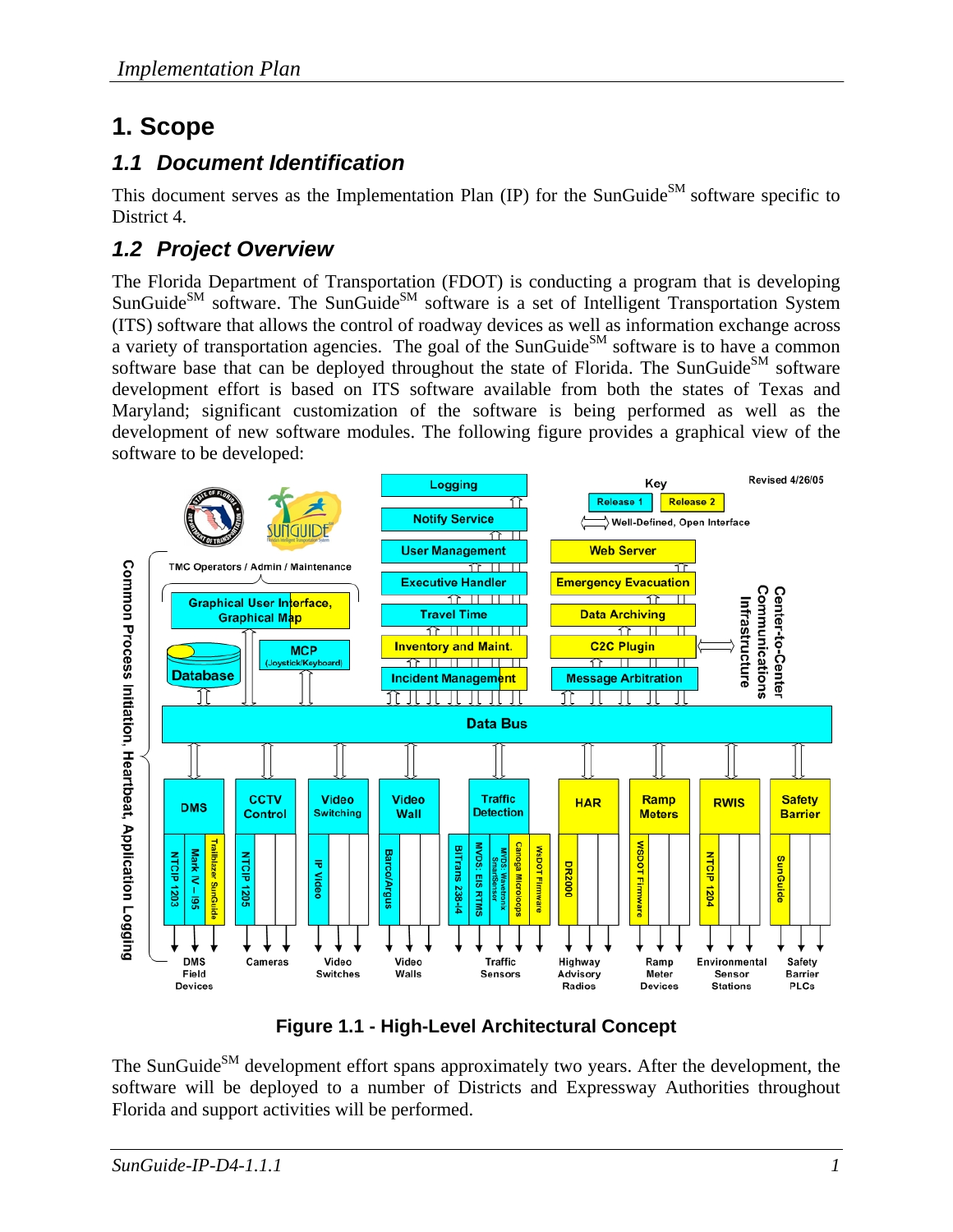### *1.3 Related Documents*

The following documents were used to develop this document:

- SwRI Qualification Response: *Response to the Invitation to Negotiate (ITN): Statewide Transportation Management Center Software Library System, Negotiation Number: ITN-DOT-02/03-9025-RR,* SwRI Proposal No. 10-35924, dated: November 18, 2002.
- SwRI Technical Proposal: *Technical Proposal for Invitation to Negotiate (ITN): Statewide Transportation Management Center Software Library System, Negotiation Number: ITN-DOT-02/03-9025-RR,* SwRI Proposal No. 10-35924, dated: January 31, 2003.
- SwRI Cost Proposal: *Cost Proposal for Invitation to Negotiate (ITN): Statewide Transportation Management Center Software Library System, Negotiation Number: ITN-DOT-02/03-9025-RR,* SwRI Proposal No. 10-35924, dated: January 31, 2003.
- SwRI BAFO letter: *Southwest Research Institute® Proposal No. 10-35924, "Invitation to Negotiate (ITN): Statewide Transportation Management Center Software Library System", Reference: Negotiation Number: ITN-DOT-02/03-9025-RR*, dated: May 5, 2003.
- FDOT procurement document: *Invitation To Negotiate (ITN), Negotiation Number: ITN DOT-02/03-9025-RR, Statewide Transportation Management Center Software Library System*, dated: October 21, 2002.
- FDOT Scope of Services: *Statewide Transportation Management Center Software Library System: Scope of Services,* September 22, 2003.
- FDOT Requirements Document: *Statewide Transportation Management Center Software Library System: Requirements Specification,* June 3, 2003.
- Southwest Research Institute, *TMC Software Study*, November 15, 2001.
- Southwest Research Institute, *Introduction to an Operational Concept For the Florida Statewide Library*, FDOT – OCD – 1.0, March 31, 2002.
- World Wide Web Consortium (W3) website:  $\frac{http://www.w3.org.}{http://www.w3.org.}$
- SunGuide<sup>SM</sup> Project website: http://sunguide.datasys.swri.edu.

# *1.4 Contacts*

The following are contact persons for the SunGuide<sup>SM</sup> software project:

- Elizabeth Birriel, ITS Central Office, elizabeth.birriel@dot.state.fl.us, 850-410-5606
- Liang Hsia, FDOT Project Manager, liang.hsia@dot.state.fl.us, 850-410-5615
- John Bonds, Senior ITS Specialist, jbonds@pbsj.com, 408-873-2514
- David Chang, ITS Specialist, David.Chang@dot.state.fl.us, 850-410-5622
- Steve Dellenback, SwRI Project Manager, sdellenback@swri.org, 210-522-3914
- Robert Heller, SwRI Software Project Manager, rheller@swri.org, 210-522-3824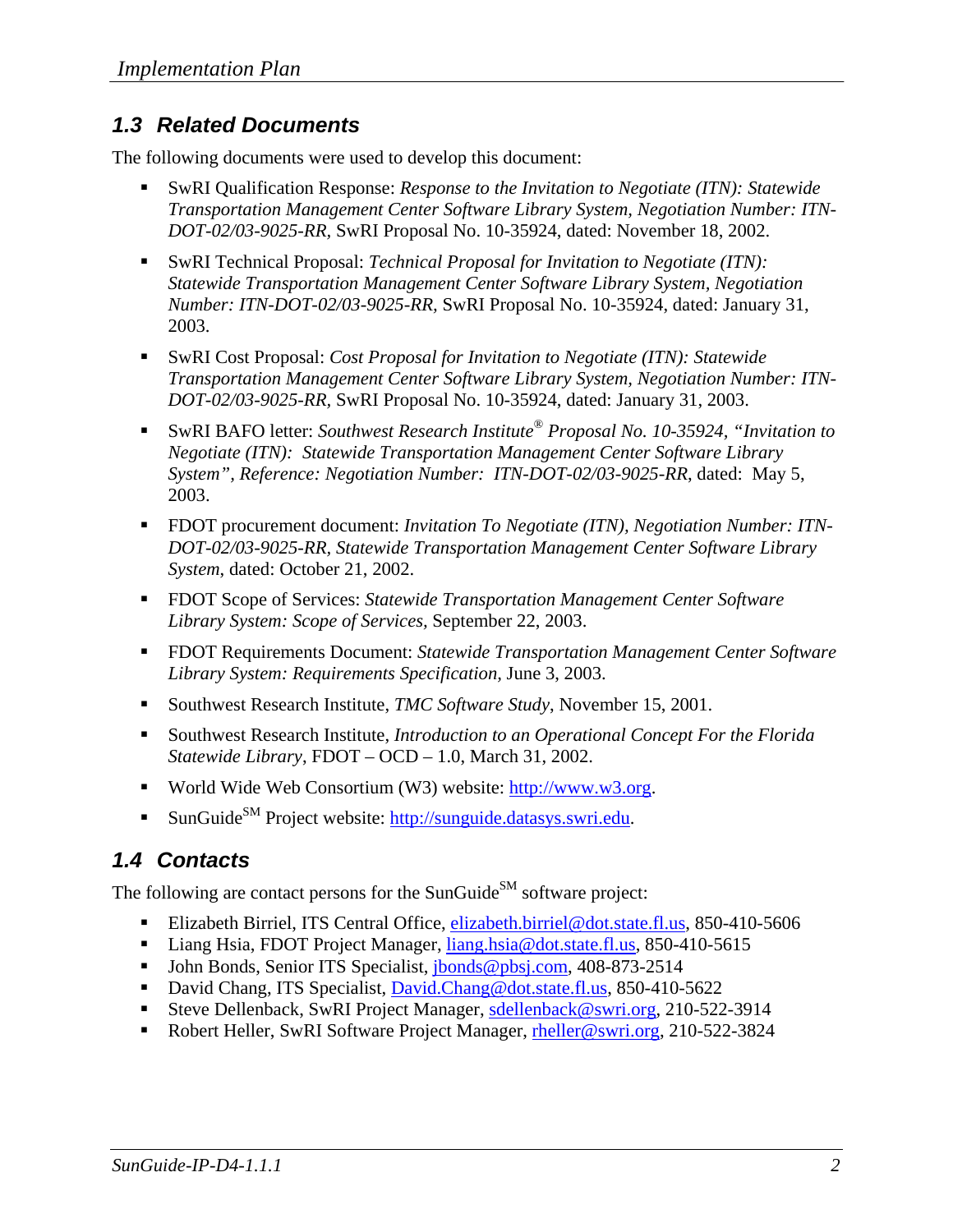The following are contacts that will be used by the SunGuide<sup>SM</sup> software project team to assure consistency with other FDOT projects and FDOT procedures:

- Iim Mosser, PB Farradyne, FDOT C2C Project, mosser@pbworld.com, 754-224-6966
- David Lambert, University of North Florida, RWIS, jlambert@unf.edu, 904-620-3881
- Bob Colins, PBS&J, Emergency Evacuation, bobcolins@pbsj.com, 850-575-1800
- John Fain, FDOT, Comptroller, john.fain@dot.state.fl.us, 850-921-7332
- Leslie Jacobson, PB Farradyne, Ramp Metering, jacobsonl@pbworld.com, 206-382-5290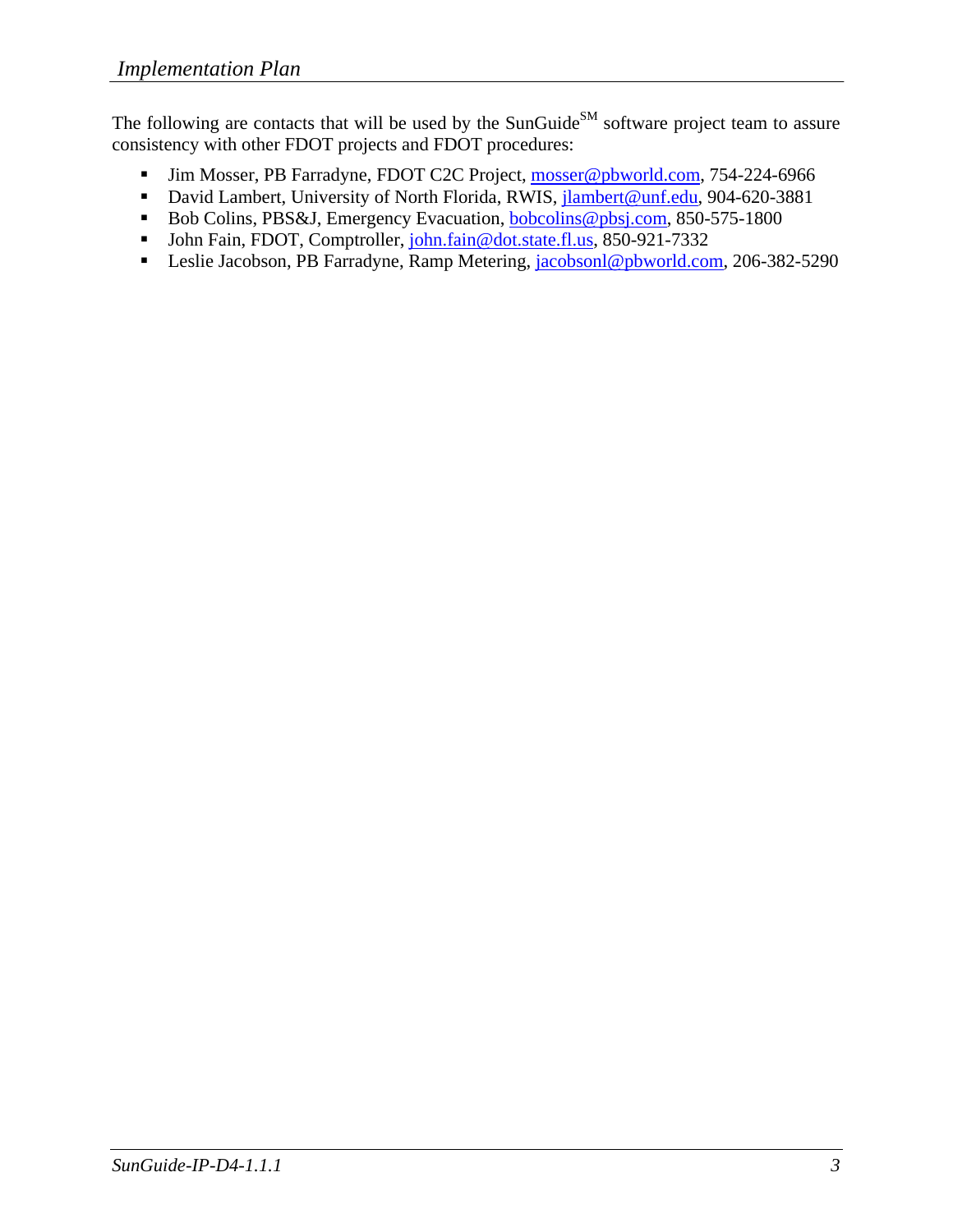# **2. Deployment Details**

The following documents should be available to FDOT staff as they prepare for a SunGuide<sup>SM</sup> deployment (the most recent versions are available on the project web site):

- Computer Sizing Estimates (CSE)
- Concept of Operations (ConOps)
- Software Requirements Specification (SRS)
- Software Design Document (SDD)
- Version Description Document (VDD)
- Software User's Manual (SUM)
- Software Integration Plan (SIP)
- Software Acceptance Test Plan (SATP)
- Software Integration Case Procedures (SICP)
- Software Test Plan (STP)

## *2.1 Subsystems To Be Installed*

The following SunGuide<sup>SM</sup> subsystems will be installed for the initial deployment at District 4:

- Administrative Editor
- Executive Handler
- Status Logger
- Data Bus
- GUI / Map (GUI)
- Closed Circuit Television (CCTV)
- Dynamic Message Sign (DMS)
- Video Switching (VS)
- Video Wall (VW)
- Transportation Sensor Subsystem (TSS)
- Incident Management (IM)

As additional hardware is installed at District 4, additional subsystems will be added to the base deployment.

## *2.2 FDOT: Before Software Installation*

The following sections describe the activities that FDOT staff needs to perform prior to the SunGuide<sup>SM</sup> software deployment.

#### *2.2.1 Servers*

The following table is extracted from the SunGuide<sup>SM</sup> *Computer Sizing Estimates* document and is used to quantify the number of SunGuide<sup>SM</sup> application servers required based on the subsystems to be installed.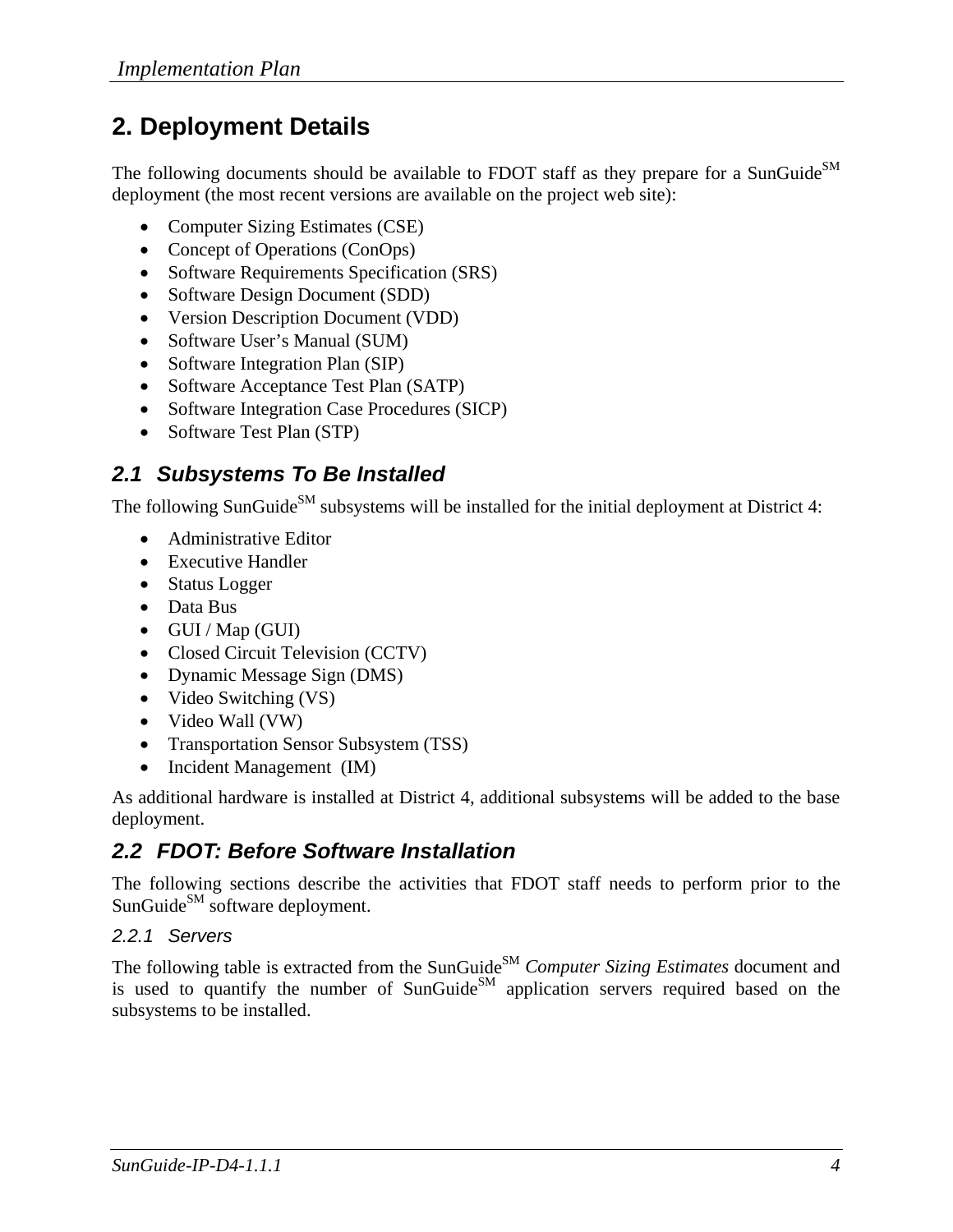| SunGuide <sup>SM</sup> Subsystem                      | <b>Number of</b><br><b>Servers</b><br><b>Required</b> | <b>District 4</b><br><b>Deployment</b> |
|-------------------------------------------------------|-------------------------------------------------------|----------------------------------------|
| <b>Status Logger</b>                                  | 0.1                                                   | 0.1                                    |
| Data Bus                                              |                                                       |                                        |
| Base system up to 500 ITS devices                     | 0.5                                                   | 0.5                                    |
| Over 500 devices                                      | 0.5                                                   | $\overline{0}$                         |
| <b>User Interface</b>                                 |                                                       |                                        |
| For every 10 users simultaneously logged in           | 0.5                                                   | 0.5                                    |
| <b>DMS</b> (includes MAS)                             |                                                       |                                        |
| Base subsystem                                        | 0.5                                                   | 0.5                                    |
| For every 100 TCP/IP connected signs                  | 0.5                                                   | 0.5                                    |
| For every 50 dialup signs (assumes 5 modems)          | 0.5                                                   | $\overline{0}$                         |
| <b>CCTV Control (includes MCP)</b>                    |                                                       |                                        |
| Base subsystem                                        | 0.25                                                  | 0.25                                   |
| For every 10 users simultaneously controlling cameras | 0.25                                                  | 0.25                                   |
| <b>Video Switching</b>                                |                                                       |                                        |
| Base subsystem                                        | 0.50                                                  | 0.5                                    |
| For every 10 users simultaneously switching video     | 0.1                                                   | 0.1                                    |
| <b>Video Wall</b>                                     |                                                       |                                        |
| Base subsystem                                        | 0.25                                                  | 0.25                                   |
| For each Barco/Argus Controller                       | 0.1                                                   | 0.1                                    |
| <b>TSS</b>                                            |                                                       |                                        |
| Base subsystem                                        | 0.25                                                  | 0.25                                   |
| For every 300 detectors                               | 0.5                                                   | 0.5                                    |
| <b>Incident Management</b>                            |                                                       |                                        |
| Base subsystem for up to 20 concurrent incidents      | 0.25                                                  | 0.25                                   |
| For each 20 concurrent incidents over the base amount | 0.25                                                  | $\overline{0}$                         |
| <b>Ramp Metering</b>                                  |                                                       |                                        |
| Base subsystem                                        | 0.50                                                  | $\boldsymbol{0}$                       |
| For every 20 ramps                                    | 0.25                                                  | $\overline{0}$                         |
| <b>RWIS</b>                                           |                                                       |                                        |
| Base subsystem                                        | 0.25                                                  | $\theta$                               |
| For every 50 TCP/IP connected sensors                 | 0.25                                                  | $\overline{0}$                         |
| <b>HAR</b>                                            |                                                       |                                        |
| Base subsystem                                        | 0.25                                                  | $\theta$                               |
| For every 50 HARs                                     | 0.1                                                   | $\overline{0}$                         |
| <b>Archive</b>                                        |                                                       |                                        |
| Base subsystem                                        | 0.5                                                   | $\overline{0}$                         |
| Web Servers (should be protected with a firewall)     |                                                       |                                        |
| General Web server                                    | 1.0                                                   | $\theta$                               |
| Center-to-Center interface server                     | 0.5                                                   | $\overline{0}$                         |
| <b>Emergency Evacuation</b>                           | 0.5                                                   | $\boldsymbol{0}$                       |
| Maintenance Management Systems                        | 0.5                                                   | $\overline{0}$                         |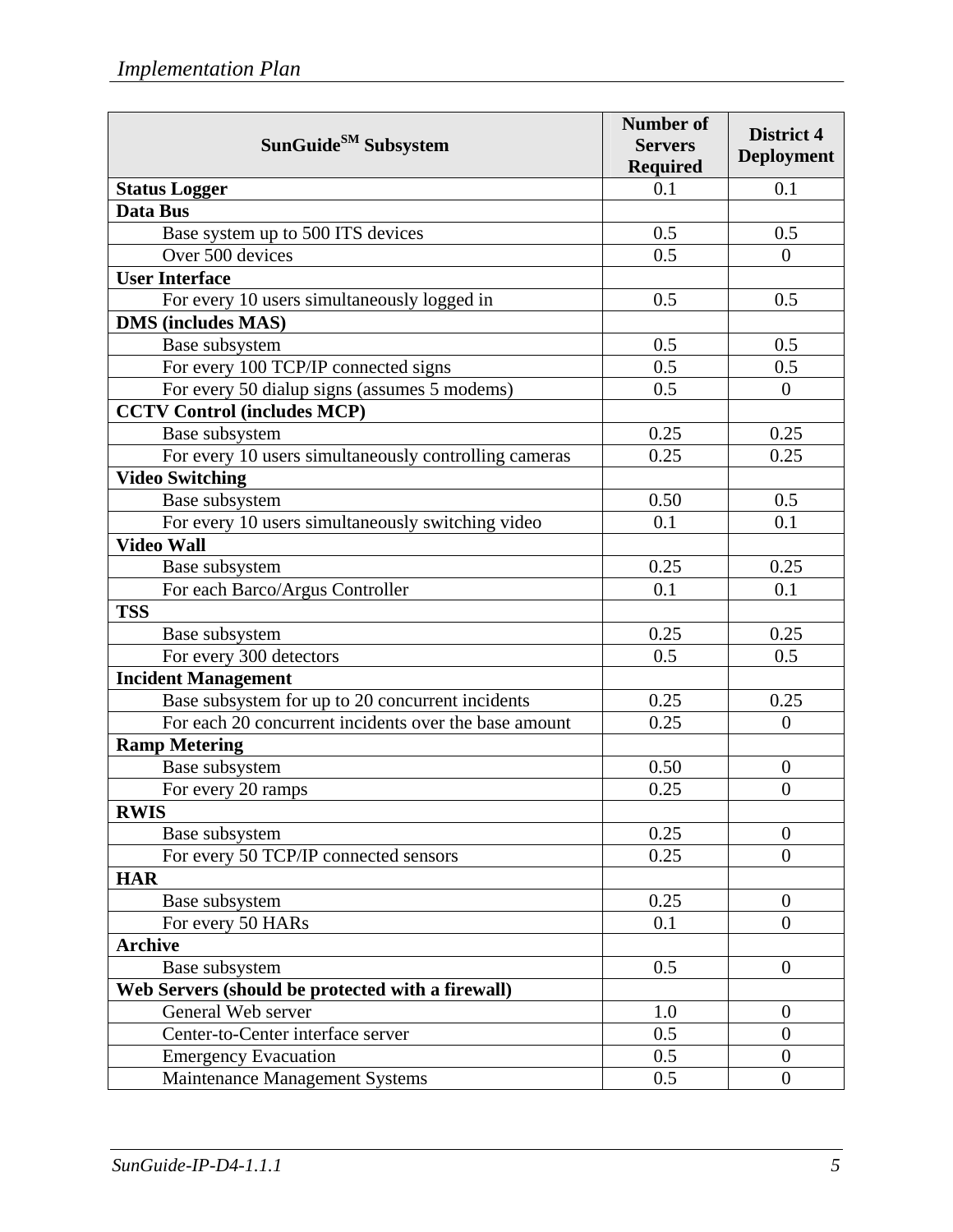| SunGuide <sup>SM</sup> Subsystem                        | Number of<br><b>Servers</b><br><b>Required</b> | District 4<br><b>Deployment</b> |
|---------------------------------------------------------|------------------------------------------------|---------------------------------|
| Total SunGuide <sup>SM</sup> Application Servers Needed |                                                | 4.55                            |

The above analysis suggests that  $4.55$  servers would be needed to support the SunGuide<sup>SM</sup> installation as has been discussed with FDOT. The sizing estimates in the *Computer Sizing Estimates* were based on best engineering judgment since SunGuide<sup>SM</sup> has not yet been deployed. The numbers in the document will need to be refined after the first installation. SwRI believes that given the small number of devices and small number of subsystems being initially deployed in District 4 that a four application servers will suffice (this is in addition to the database server that will be required).

The following software needs to be installed on the servers before the software installation team arrives on-site:

• Microsoft Standard Server 2003 (no service packs) with all current updates from **Microsoft** 

The software installation team assumes that FDOT will have licenses and installation media available for the following products:

- Microsoft Standard Server 2003
- Oracle 10g, version 10.1.0.2.0

The SunGuide<sup>SM</sup> software will be installed and configured on the following machines (the recommendations are based on the current number of devices and the number of devices expected in the future):

- Application Server #1:
	- o Status Logger
	- o Data Bus
	- o CCTV
	- o MCP
- Application Server #2:
	- o User Interface (IIS Web Server)
	- o Incident Management
- Application Server #3
	- o DMS
- Application Server #4:
	- o Video Wall
	- o Video Switching
	- o TSS

Note that the deployment team may choose to "split device drivers and subsystem" across different servers based on the expected availability of field devices when the software is initially configured.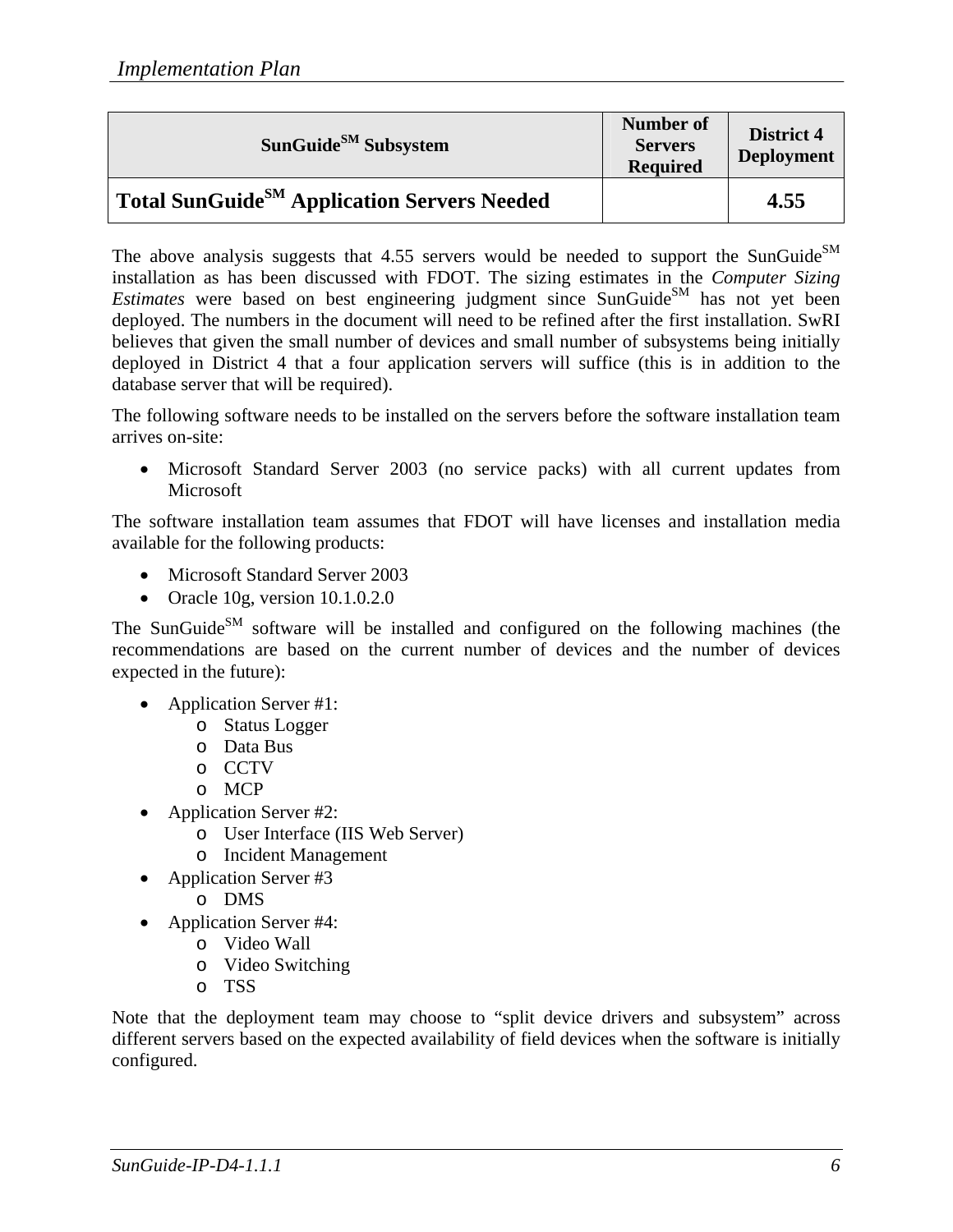#### *2.2.2 Workstations*

The following software must be installed on each workstation that will access the SunGuide<sup>SM</sup> software:

- Microsoft Windows XP, Service Pack 2
- Microsoft Internet Explorer 6.01 or greater
- Adobe SVG Viewer 3.0 (can be downloaded at no charge from the Adobe website)

#### *2.2.3 Device Protocol Compliance*

For the devices being deployed, FDOT needs to verify that the protocol used by the devices to be controlled by the SunGuide<sup>SM</sup> software is compliant to the following protocols:

| <b>Subsystem</b>         | <b>Protocol Reference</b>                           |
|--------------------------|-----------------------------------------------------|
| <b>DMS</b>               | NTCIP 1203, FDOT MIB (Sep 2001)                     |
| <b>DMS</b>               | Mark IV - I95: Document Number A316111-102 REV.     |
|                          | A8 (June 26, 2001)                                  |
| <b>CCTV Control</b>      | NTCIP 1205 v01.08 Amendment 1 v01.08 (August 2004)  |
|                          | MPEG-2 devices: IP Video (VBrick 4200/5200, Teleste |
| Video Switching          | IDP301/IDE301, Coretec VCX2400D/VCX2400E,           |
|                          | iMpath i1000)                                       |
| Video Wall               | Barco/Argus Apollo, version 1.6a of the remote API  |
| <b>Traffic Detection</b> | EIS RTMS, Issue 2 (April 2003)                      |
|                          | Wavetronix RTMS: SS105 SmartSensor Data Protocol    |
| <b>Traffic Detection</b> | V2.02                                               |

#### *2.2.4 Network Infrastructure*

The following sections described the network infrastructure that must be in place prior to installation of the SunGuide<sup>SM</sup> software.

#### **2.2.4.1 Hardware**

Due to the client/server nature of the SunGuide<sup>SM</sup> software, TCP/IP is used to exchange data between application servers. Due to the web based implementation of the SunGuide<sup>SM</sup> user interface, each SunGuide<sup>SM</sup> workstation requires  $TCP/IP$  access to the SunGuide<sup>SM</sup> application servers. FDOT needs to verify that TCP/IP connectivity exists between all SunGuide $^{SM}$ application severs and SunGuide<sup>SM</sup> workstations.

Early in the development of requirements for SunGuide $^{SM}$ , FDOT made the decision that the devices should be connected via TCP/IP to the SunGuide<sup>SM</sup> application servers. There are a number of techniques to connect traditional serial ITS devices so that they can be accessed via TCP/IP, these techniques include the use of a terminal server (a box that has a TCP/IP connection and has multiple serial ports) or a port server (a box that has a TCP/IP connection and a single serial port). The only exception to the use of TCP/IP access is that DMS devices can be accessed via a modem or directly through a serial port if the connection is made through a Windows "COM" port on the SunGuide $^{SM}$  application server running the DMS device driver.

It is FDOT's responsibility to provide all necessary network hardware and cables to provide the required connectivity.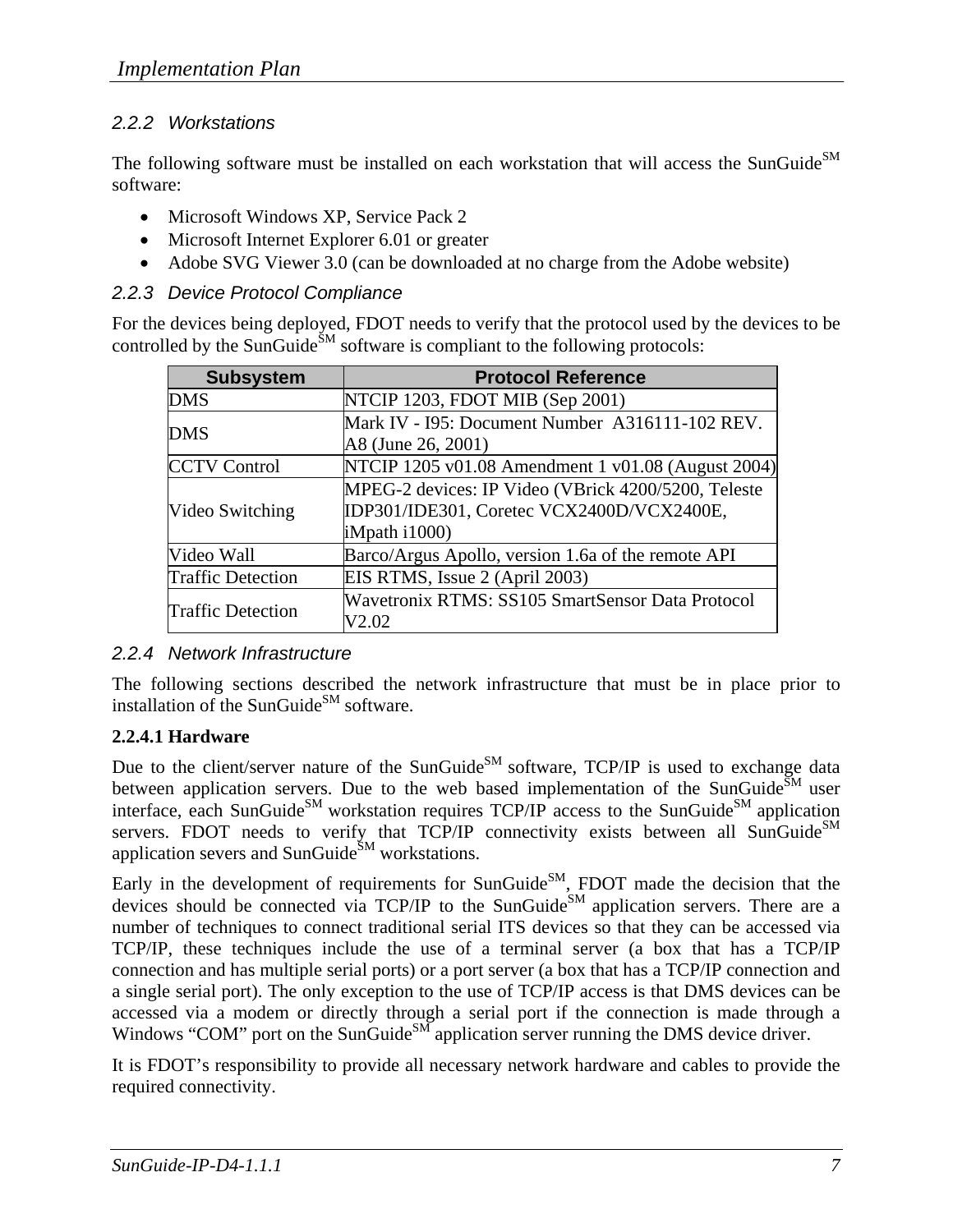#### **2.2.4.2 Software**

As the SunGuide<sup>SM</sup> software is configured, it will need access to various network servers that may be installed as part of the SunGuide<sup>SM</sup> installation or may be available as part of the greater FDOT network. The following network services need to be available and the details (e.g. host names, addresses) need to be available during the SunGuide<sup>SM</sup> software configuration:

- SMTP Mail Server: The SunGuide<sup>SM</sup> notify manager needs to be able to send emails on major system events so SMTP mail server access is required.
- DNS Server (optional): The SunGuide<sup>SM</sup> applications utilize TCP/IP to exchange data and the applications can use either IP addresses or host names in their configuration files. Note that the use of DNS is preferred because using explicit IP addresses is less flexible than using hostnames.
- Time Server (optional): It is recommended that all SunGuide<sup>SM</sup> computers be synchronized to a common time source as it is desirable during diagnostics to have the same time on all SunGuide $^{SM}$  systems.

#### *2.2.5 Device Worksheets*

The following sections describe the information that must be collected about each device that is to be utilized by the SunGuide<sup>SM</sup> software.

#### **2.2.5.1 CCTV Worksheet**

| Camera Name                   | Unique name of camera                                |
|-------------------------------|------------------------------------------------------|
| Center Id                     | Unique name of center where camera resides           |
| Protocol                      | Specifies the protocol (values: SNMP, SNMP(PMPP))    |
|                               | for camera                                           |
| <b>Poll Process</b>           | Name of driver for camera                            |
| Manufacturer                  | Manufacturer of camera                               |
| <b>Location Description</b>   | Description of where camera resides                  |
| Roadway                       | Roadway of where camera resides                      |
| Direction                     | Direction of roadway where camera is installed       |
| Latitude                      | Latitude of where camera resides                     |
| Longitude                     | Longitude of where camera resides                    |
|                               | Operational status (values: Active, Error, Failed,   |
| <b>Op Status</b>              | OutOfService) of camera                              |
|                               | Address type (values: pmppAddress, commAddress)      |
| Address Type1                 | for camera, if pmppAddress then camera uses SNMP     |
|                               | (PMPP); if commAddress then camera uses SNMP         |
|                               | Specific address type (values: portServerAddress) of |
| Address Type2                 | Address Type 1                                       |
| Address                       | Device address of camera                             |
| Port Server IP                | IP address for the port server where camera resides  |
| Port Server Port Number       | Port number for the port server where camera resides |
| <b>Community Name</b>         | Community name for camera                            |
| <b>Attach to Video Device</b> | If selected, additional IP video parameters must be  |
|                               | supplied.                                            |

The following data needs to be collected for each CCTV to be configured: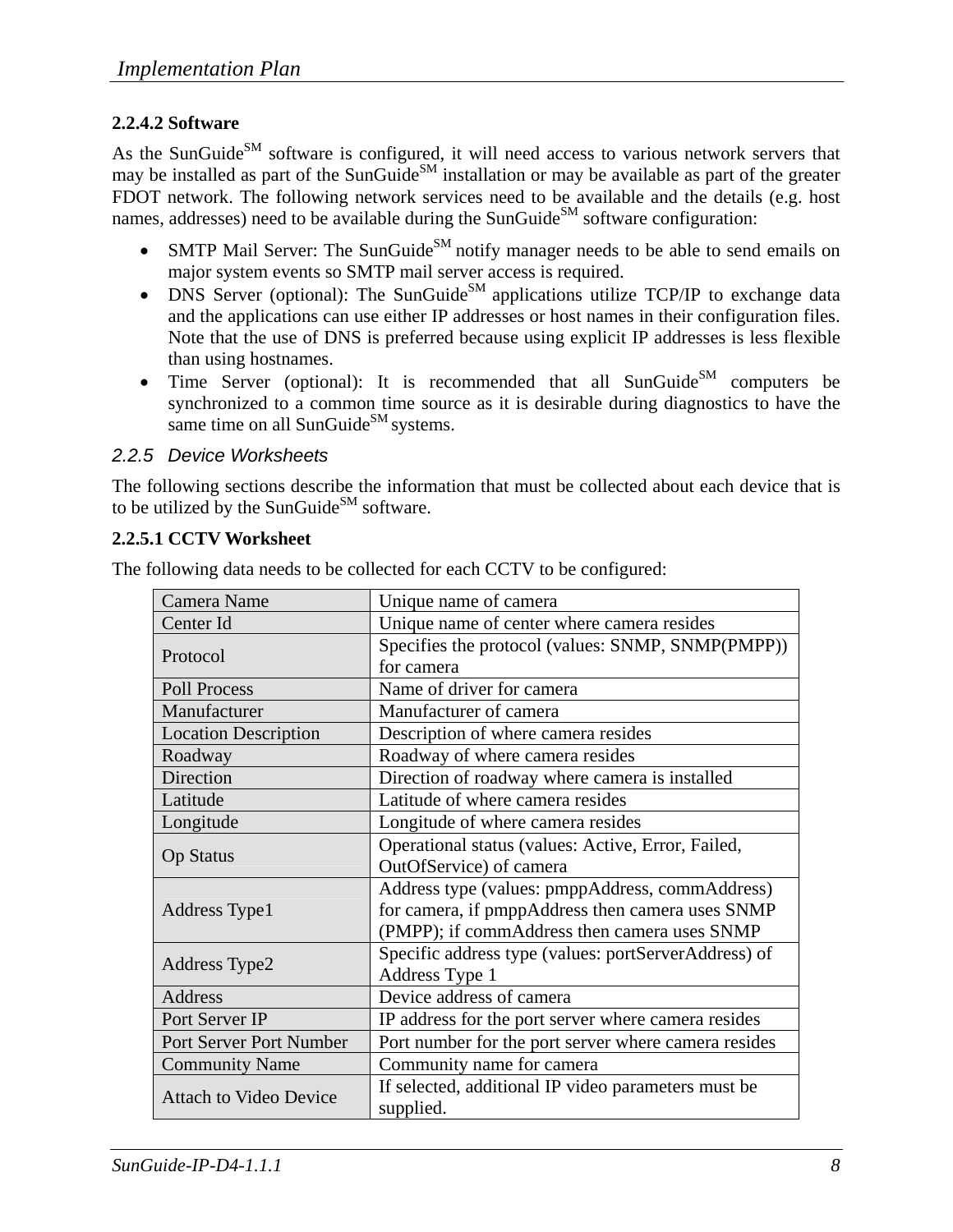| Video Device IP Address    | IP address for encoder                               |
|----------------------------|------------------------------------------------------|
| <b>Blackout</b>            | Determines if camera restricted                      |
| Video Device Type          | Type (IP video device) of video device for encoder   |
| IP Streaming Driver ID     | Unique IP video switch driver name                   |
| <b>Card Number</b>         | Card number for VBrick encoder                       |
| Manufacturer               | Manufacturer (values: Coretec, iMpath, Teleste,      |
|                            | VBrick) of encoder                                   |
| Model                      | Model of encoder                                     |
|                            | Streaming type (values: elementary, transport,       |
| <b>Streaming Type</b>      | program) for encoder                                 |
| <b>Secondary Interface</b> | Secondary interface for VBrick encoder which enables |
|                            | users to maximize number of inputs for encoder       |
| <b>Snapshot Requested</b>  | Determines if snapshots are generated for encoder    |

The following data need to be provided for IP video: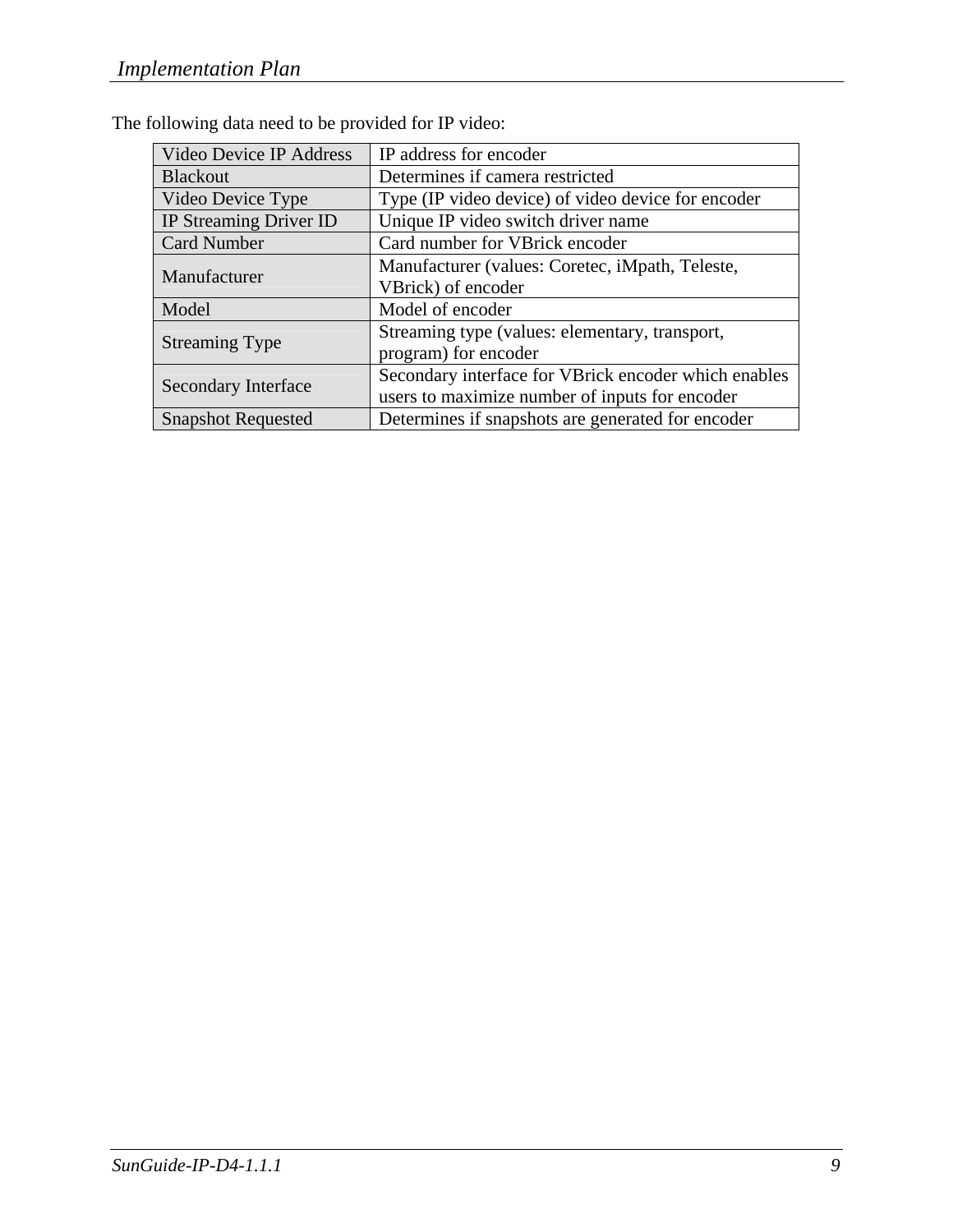#### **2.2.5.2 DMS Worksheet**

The following data needs to be collected for each DMS to be configured:

| <b>Sign Name</b>              | Unique name of DMS                                                 |
|-------------------------------|--------------------------------------------------------------------|
| Center Id                     | Unique name of center where DMS resides                            |
|                               | Specifies the protocol (values: SNMP,                              |
| Protocol                      | SNMP(PMPP), MarkIV, SunGuide (for                                  |
|                               | Trailblazers)) for DMS                                             |
|                               | Specifies how the DMS is connected to the                          |
| <b>Connection Type</b>        | network (values: Direct, Modem, Long Distance                      |
|                               | Modem)                                                             |
| <b>Poll Process</b>           | Name of driver for DMS                                             |
|                               | Amount of time the driver will wait on a response                  |
| <b>Packet Timeout</b>         | from a DMS before timing out (recommended time                     |
|                               | is 5 seconds)                                                      |
|                               | How many times a packet is attempted before it                     |
| Packet Retry Limit            | errors out, most signs the recommended number is                   |
|                               | 2, for signs prone to errors, this can be increased                |
|                               | How many times a command is attempted before it                    |
| <b>Command Retry Limit</b>    | errors out, a command consists of multiple packets.                |
|                               | Recommended number is 1                                            |
| <b>Op Status</b>              | Operational status (values: Active, OutOfService)                  |
|                               | of DMS                                                             |
| <b>Type</b>                   | Values: Fiber Optic, LED, Flip-Disk, Shutter                       |
| Manufacturer                  | Values: FDS, IDI, MarkIV, Telespot, Skyline                        |
| Number of Lines               | Number of displayable lines                                        |
| Beacons                       | Whether the sign has beacons, if so, specify the<br>beacon address |
| Day Brightness Level          | The numeric value for brightness setting in the<br>daytime         |
|                               | The numeric value for brightness setting in the                    |
| <b>Night Brightness Level</b> | nighttime                                                          |
| <b>Location Description</b>   | A text field describing the location of the DMS                    |
| Roadway                       | Roadway on which this DMS resides                                  |
|                               | The direction of the roadway on which this DMS                     |
| Direction                     | resides                                                            |
| Latitude                      | Latitude of where this DMS resides                                 |
| Longitude                     | Longitude of where this DMS resides                                |
| <b>Number of Columns</b>      | Number of characters that can be displayed using a                 |
|                               | normal font                                                        |
| <b>Beacon Address</b>         | The address on which the sign receives                             |
|                               | activate/deactivate beacon requests                                |
|                               | Address type (values: PMPP, SunGuide, MarkIV)                      |
|                               | for dms, if PMPP then DMS protocol should be                       |
| Address Type 1                | SNMP (PMPP); if SunGuide or MarkIV, then                           |
|                               | DMS uses same protocol name                                        |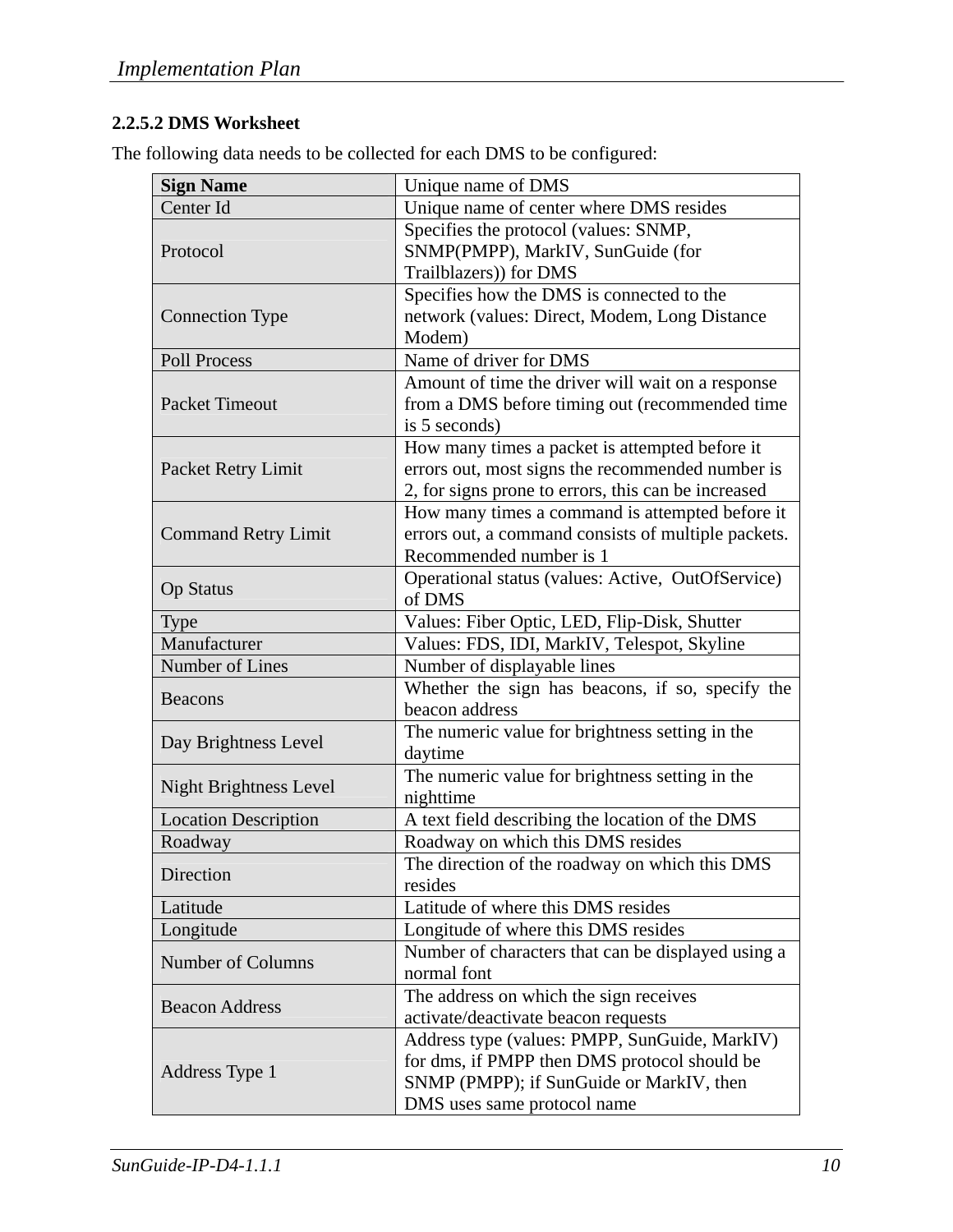| Address Type 2        | Specific address type (values: Direct, PortServer,<br>Dialup) of Address Type 1 |
|-----------------------|---------------------------------------------------------------------------------|
| Address               | Device address of DMS                                                           |
| <b>Community Name</b> | Community name for DMS                                                          |

The following data need to be provided for DMSs connected via a TCP/IP connection:

| <b>IP</b> Address  | <b>IP</b> address for the port server where DMS resides     |
|--------------------|-------------------------------------------------------------|
| <b>Port Number</b> | <b>Port number for the port server where DMS</b><br>resides |

The following data need to be provided for DMSs directly via a serial port:

| Communications port | Communications port to which the DMS is<br>connected    |  |  |  |  |  |  |
|---------------------|---------------------------------------------------------|--|--|--|--|--|--|
| <b>Baud Rate</b>    | This should match the baud rate of the DMS              |  |  |  |  |  |  |
| Data Bits           | This should match the data bits the DMS is<br>expecting |  |  |  |  |  |  |
| <b>Stop Bits</b>    | This should match the stop bits the DMS is<br>expecting |  |  |  |  |  |  |
| Parity              | This should match the parity the DMS is<br>expecting    |  |  |  |  |  |  |

The following data need to be provided for DMSs connected via a modem:

| Phone Number     | Phone number for the DMS, should include any<br>prefix needed for dialing |
|------------------|---------------------------------------------------------------------------|
| <b>Baud Rate</b> | This should match the baud rate of the DMS                                |

#### **2.2.5.3 American Dynamics Keyboard Worksheet**

The following data needs to be collected for each American Dynamics keyboard to be configured:

| Identifier        | Unique name of the keyboard                            |
|-------------------|--------------------------------------------------------|
| User ID           | Unique user name to be associated with the keyboard    |
| Password          | Password that is encrypted using MD5 hashing           |
| Keyboard Type     | Either "AD2088" or "ADCC300" depending on the          |
|                   | model to be supported                                  |
| <b>IP</b> Address | IP address of the keyboard                             |
|                   | Port number of the keyboard (this is related to the IP |
| Port Number       | address)                                               |

#### **2.2.5.4 Barco Video Wall Worksheet**

The following data needs to be collected for each CCTV to be configured:

|              | The URL where the Apollo API was installed (e.g.     |
|--------------|------------------------------------------------------|
| URL for WSDL | http://newton/ApolloAPI if the machine that host the |
|              | Apollo software is name "Newton"                     |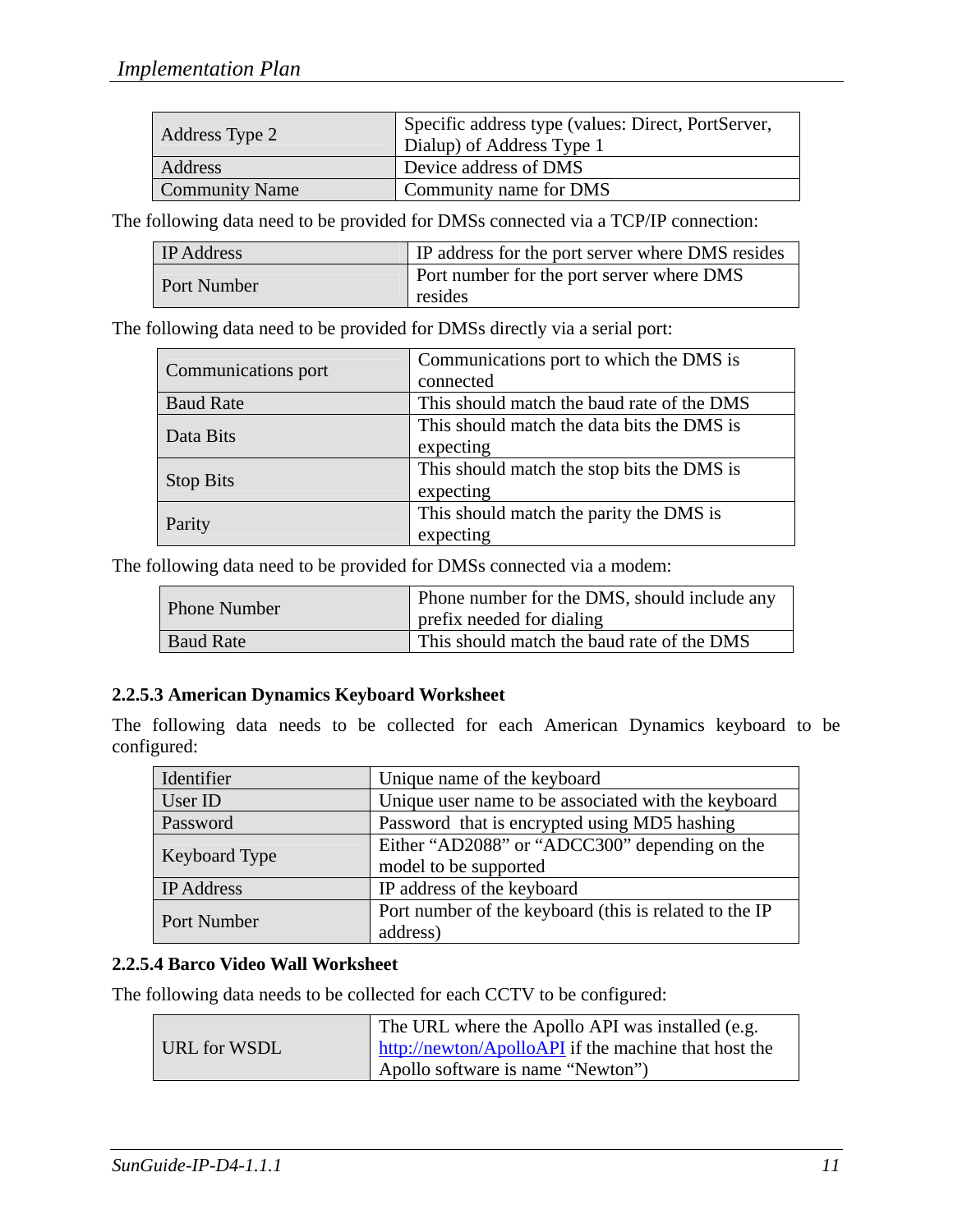#### **2.2.5.5 TSS Worksheet**

The following data need to be provided for each Highway (Route) to be in the deployment:

| <b>Roadway Description</b>       | Textual description of the roadway (route)                                                                                     |
|----------------------------------|--------------------------------------------------------------------------------------------------------------------------------|
| <b>Short Name</b>                | Short text name that will be seen by the operators                                                                             |
| <b>Directions</b>                | The directions that the roadway runs (can be<br>multiple directions)                                                           |
| Cross Streets (multiple entries) | Textual descriptions of cross streets (that<br>intersect the roadway); typically a roadway will<br>have multiple cross streets |

The following data needs to be collected for each TSS detector to be configured:

| <b>Detector Name</b>           | Unique name of detector                                |  |  |  |  |  |  |  |
|--------------------------------|--------------------------------------------------------|--|--|--|--|--|--|--|
| Center Id                      | Unique name of center where detector resides           |  |  |  |  |  |  |  |
| <b>Driver Name</b>             | Name of driver for the detector (e.g BiTrans, RTMS)    |  |  |  |  |  |  |  |
| Poll Cycle                     | Time in seconds between device polls                   |  |  |  |  |  |  |  |
| <b>Type</b>                    | Type of detector (e.g. Loop or Radar)                  |  |  |  |  |  |  |  |
|                                | Specifies the protocol (values: EIS, Wavetronix,       |  |  |  |  |  |  |  |
| Protocol                       | BiTrans)                                               |  |  |  |  |  |  |  |
| <b>Op Status</b>               | Operational status (values: Available or Offline)      |  |  |  |  |  |  |  |
| <b>Location Description</b>    | Description of where detector resides                  |  |  |  |  |  |  |  |
| Roadway                        | Roadway of where detector resides                      |  |  |  |  |  |  |  |
| Direction                      | Direction of roadway where detector is installed       |  |  |  |  |  |  |  |
| Latitude                       | Latitude of where detector resides                     |  |  |  |  |  |  |  |
| Longitude                      | Longitude of where detector resides                    |  |  |  |  |  |  |  |
| Address                        | Device address of detector                             |  |  |  |  |  |  |  |
| Port Server IP                 | IP address for the port server where detector resides  |  |  |  |  |  |  |  |
| <b>Port Server Port Number</b> | Port number for the port server where detector resides |  |  |  |  |  |  |  |

The following data needs to be collected for each lane that is to be configured:

| TSS Link         | The name of the links that will be defined in the       |
|------------------|---------------------------------------------------------|
|                  | system; links will have an association to detectors.    |
| <b>TSS Lanes</b> | For each link, the name of each lane associated with    |
|                  | the link; for each lane the zone number and description |
|                  | needs to be identified (e.g. which detection zone is    |
|                  | associated with a lane)                                 |

The following data needs to be collected for each link that will have an alarm threshold to be configured:

| TSS Link           | The name of the links that will be defined in the<br>system.                                                                     |
|--------------------|----------------------------------------------------------------------------------------------------------------------------------|
| Threshold Value(s) | What the speed and occupancy values should be for<br>each threshold (this includes a start and end time)<br>value to be defined. |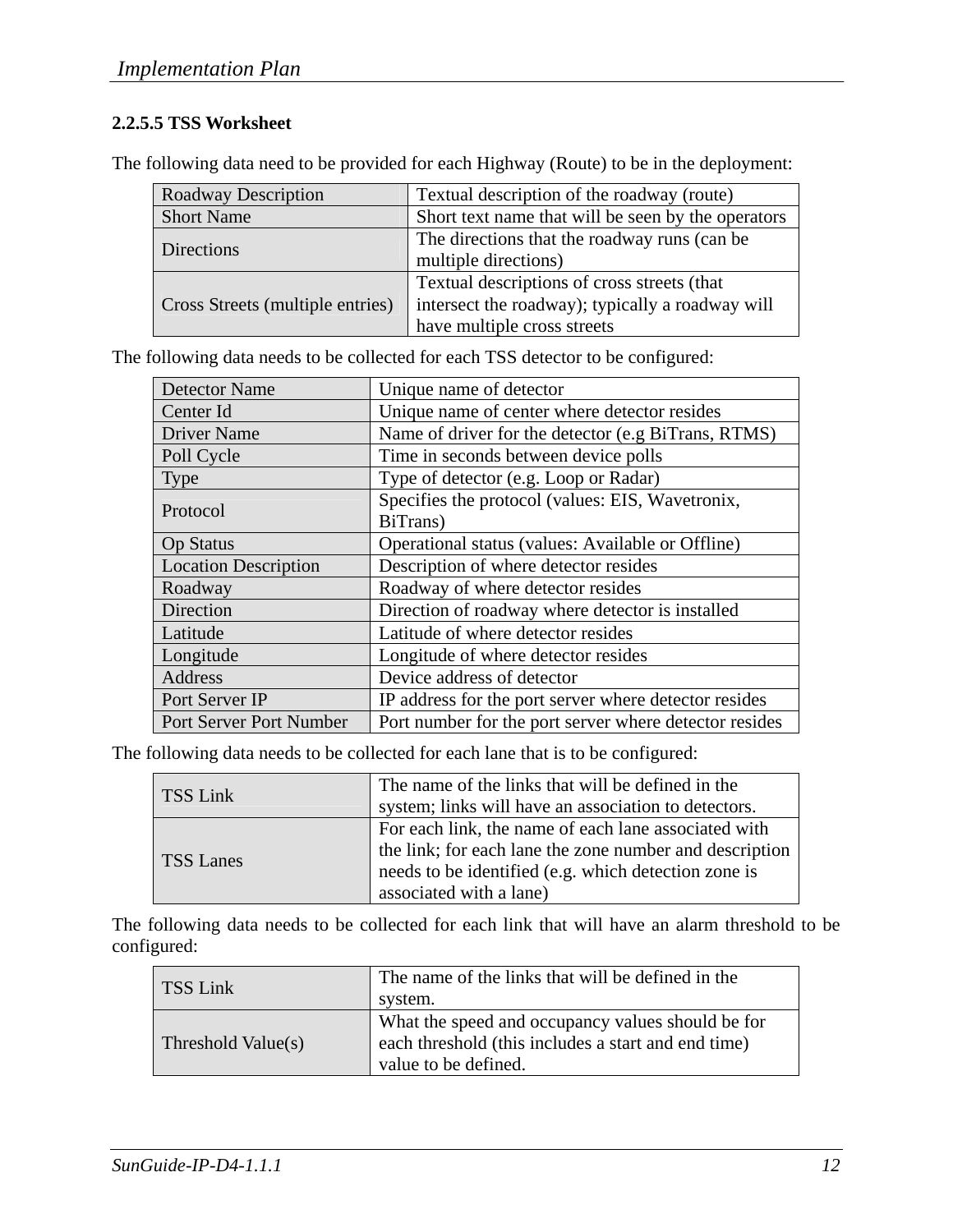#### *2.3 SwRI: Software Installation*

The following sections describe the activities that SwRI staff will perform to install the SunGuide<sup>SM</sup> software. SwRI will need administrative level access to any computer on which SunGuide<sup>SM</sup> software or Oracle is to be installed. FDOT staff should be available to monitor and observe the software installation process.

#### *2.3.1 Server Preparation*

The following software needs to be installed on the servers before the software installation team arrives on-site:

- Database server:
	- o Oracle 10g server, version 10.1.0.2.0
- Application servers:
	- o Oracle 10g Client, version 10.1.0.2.0
	- o IIS (Microsoft installation disk)
	- o ASP.NET (this installed as part of Microsoft IIS)
- Barco Video Wall Driver
	- o Apollo API (version 1.6a)

#### *2.3.2 Workstation Preparation*

The following software needs to be installed on the workstations before the software installation team arrives on-site:

- Adobe SVG Viewer (must be acquired from Adobe.com)
- Roadgeek font (this is provided on the SunGuide<sup>SM</sup> install CD)

#### *2.3.3 Software Installation*

In order to install the SunGuide<sup>SM</sup> application software, the following steps will be performed by the software installation team:

- In a common directory with a share point accessible to the SunGuide<sup>SM</sup> application servers the following files will be installed:
	- o Install master configuration file which is named config.xml and edit the contents to match the FDOT network configuration
	- $\circ$  Install XML schemas used by the SunGuide<sup>SM</sup> applications
- Execute the database creation scripts to prepare the database for installation of the SunGuide $^{SM}$  applications
- Using the installation instructions in the SunGuide<sup>SM</sup> *Version Description Document* (VDD) install the SunGuide<sup>SM</sup> applications

Two SunGuide<sup>SM</sup> system administration applications do not execute in a browser environment. These applications should be installed on workstations that may be used to diagnose the health and status of the system; details of the application are contained in the SUM. SwRI will install the following applications on workstations as directed by FDOT:

- Executive Handler viewer: provides an overview of currently operating SunGuide $^{SM}$ applications
- Status Logger viewer: provides the ability to review the SunGuide<sup>SM</sup> application log files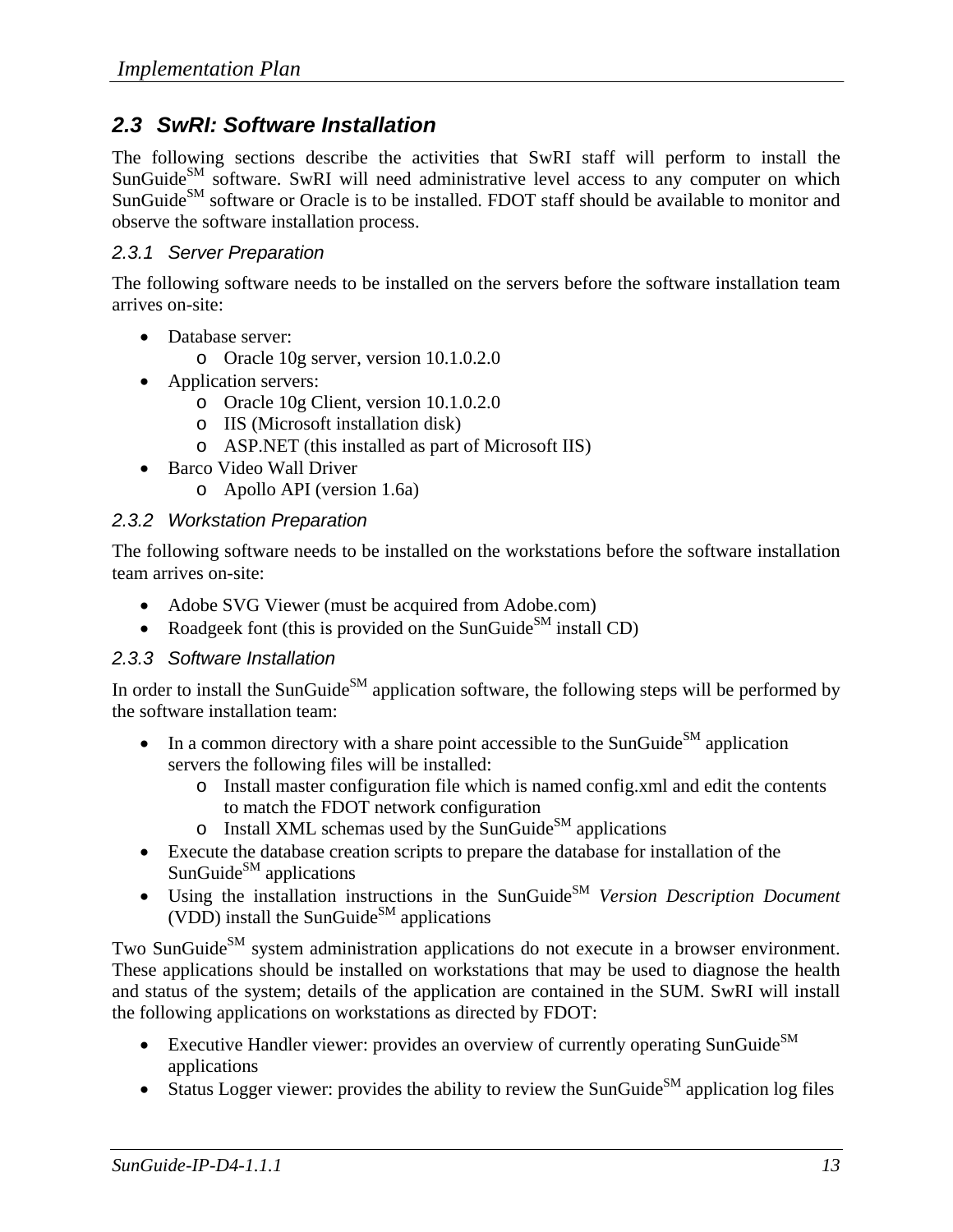#### *2.3.4 Software Configuration*

After the SunGuide<sup>SM</sup> software is installed, various configuration activities need to occur; the software installation team will perform the following configurations:

- Install and configure Status Logger on a single SunGuide<sup>SM</sup> application server (the SunGuide $^{SM}$  applications will log to this one instance of Status Logger)
- Install and configure Executive Handler server on all SunGuide<sup>SM</sup> application servers
- Modify the Internet Information Server (IIS) to restrict access to the SunGuide<sup>SM</sup> Admin utility to users specified by FDOT

The SunGuide<sup>SM</sup> Graphical User Interface (GUI) is designed to load GUI components for the SunGuide<sup>SM</sup> applications. The loading (and overall performance) of the GUI can be improved if the GUI components associated with subsystems not installed is removed. The software installation team will remove the GUI components for the subsystems that were not installed.

### *2.4 FDOT: Post Software Installation*

The following sections describe the activities that FDOT staff need to perform after the SunGuide<sup>SM</sup> software deployment. SwRI staff will be available to assist and work with FDOT staff to accomplish these activities.

#### *2.4.1 Populate Tables*

The following tables need to be populated using the SunGuide<sup>SM</sup> Administration tool (the DMS and CCTV data will be needed during this process):

- User Management:
	- o Users
	- o Groups
	- o Workstations
- DMS:
	- o Device Tables
	- o Approved Words
- CCTV:
	- o Device Tables
- TSS:
	- o Device Tables
	- o Detector Maps
- Video Switching:
	- o Device Tables
- Video Wall:
	- o Device Tables
- Incident Management:
	- o Contacts
- **Miscellaneous** 
	- o Centers

The SunGuide<sup>SM</sup> *Software User's Manual* (SUM) should be consulted on use of these editors.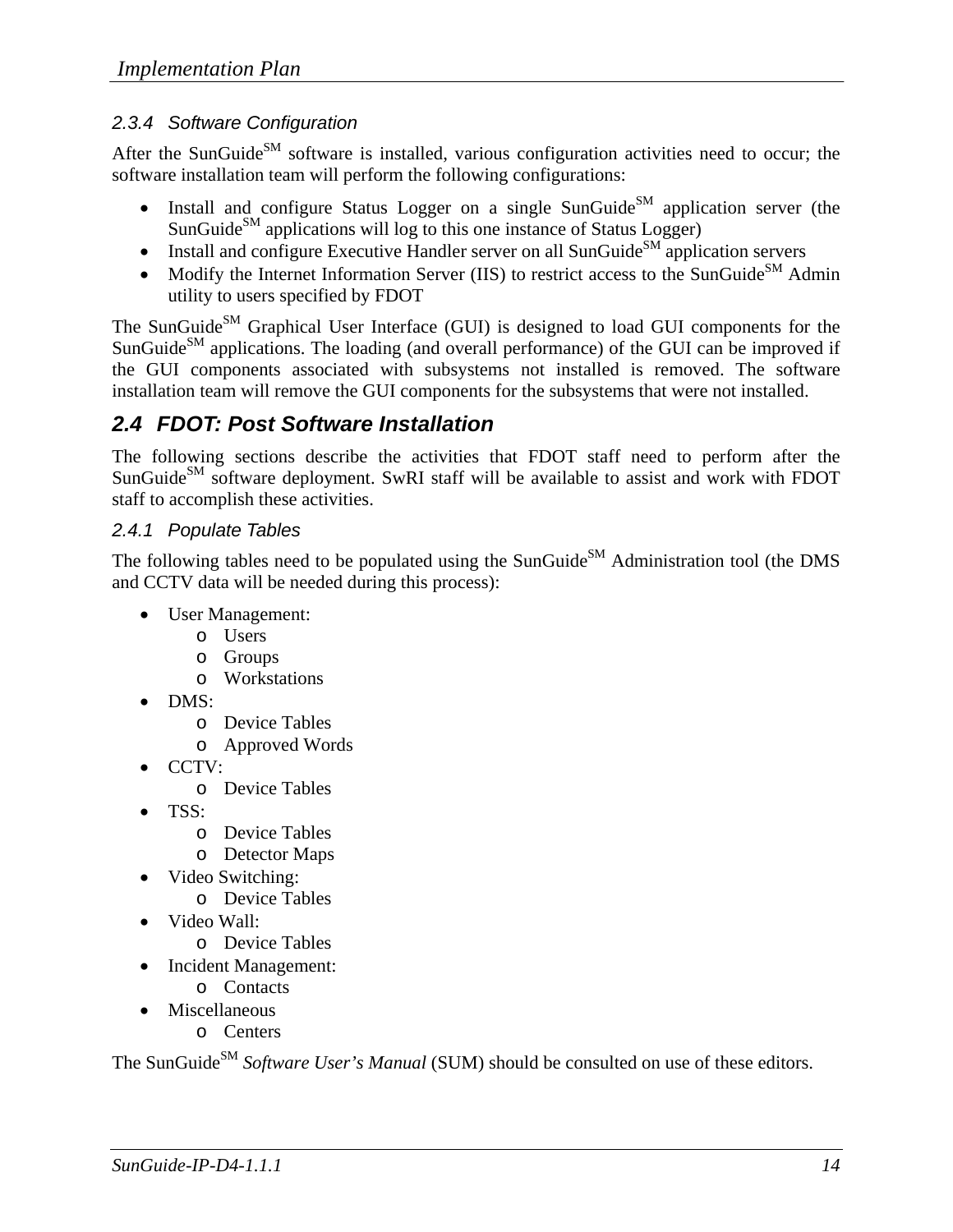#### *2.4.2 Create Map Links*

Each implementation of SunGuide<sup>SM</sup> must have a Map Link layer created; this layer is used by the operator map to display instrumented sections of roadway as well as highway shields. This layer is displayed in conjunction with the GDT shape file data to provide a complete looking map on the operator workstation. The SUM has a section titled "Map Administration with Link Editor" that explains the use of this software; since the initial District 4 deployment contains no traffic detection devices the Map Link Editor should be used to create the shields that should be displayed.

### *2.5 FDOT/SwRI: Testing*

The following sections describe the testing that will be performed once the software is installed. The FDOT staff that will be testing the software should review the SunGuide<sup>SM</sup> testing documentation.

#### *2.5.1 Test Cases To Be Run*

The SunGuide<sup>SM</sup> Software Test Procedures (STP) document contains a set of step-by-step test procedures that are used to test the SunGuide<sup>SM</sup> software. The STP contains tests for the  $\text{SumGuide}^{\text{SM}}$  subsystems. Note that the STP will be a tailored version of the SICP that were used during the software factory acceptance testing process. Since a limited number of subsystems will be deployed in District 4, only the following tests will be executed during the SunGuide<sup>SM</sup> deployment:

- IC-1: Core Processes
	- o User Administration (AS-1)
	- o Display Software Version / System Health (SL-5)
	- o Starting and Stopping SunGuide<sup>SM</sup> Services (EH-1)
	- $\circ$  SunGuide<sup>SM</sup> Auto Restart (EH-3)
- IC-2: Dynamic Message Sign
	- o Map Access to DMS (DMS-1)
	- o Send DMS Message (DMS-2)
	- o Support Message Libraries (DMS-4)
	- o High Level DMS Status Support (DMS-5)
	- o DMS Sequences. (DMS-8)
	- o Message Priority Queue (DMS-10)
	- o Alphabetized Message Library Management (DMS-11)
	- o Multi Page Message Timing (DMS-13)
- IC-3: Video
	- o Map Access to Cameras (CCTV-1)
	- o Barco Wall and IP Video Switching Support (CCTV-2)
	- o CCTV GUI High Level Status (CCTV-3)
	- o NTCIP Driver Support (CCTV-4)
	- o CCTV Auto Lock Request (CCTV-8)
	- o AD M300 MCP (CCTV-9)
	- o Device Failure and Device Status Reporting (CCTV-10)
- IC-4: Transportation Sensor Subsystem comprised of the following test cases: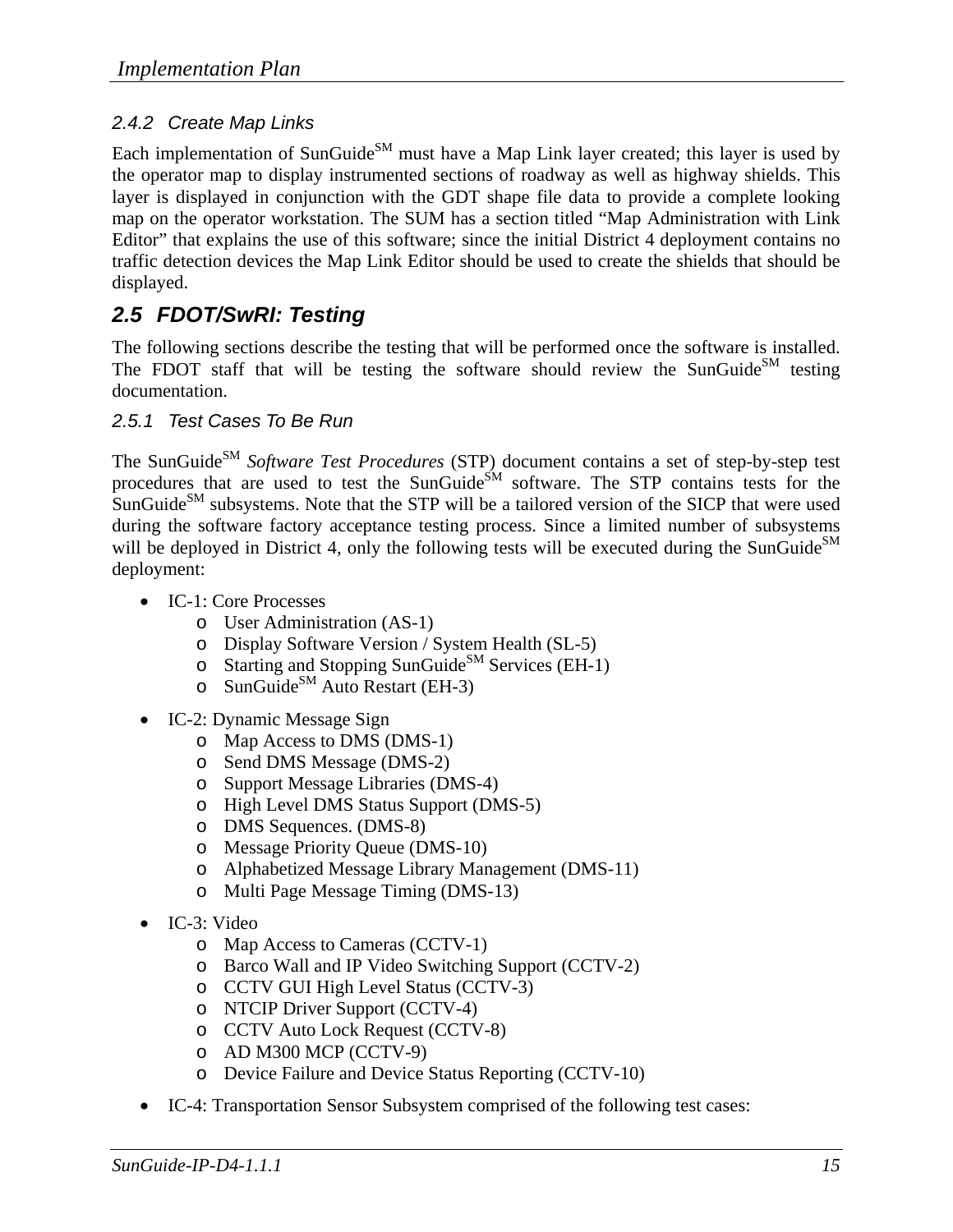- o TSS Data Updates (TSS-2)
- o TSS Generated Alarms (TSS-4)
- IC-5: Incident Management
	- o Event Creation (IM-1)
	- o Event Management (IM-2)
	- o Response Plan Implementation (IM-5)
	- o Response Plan Generation (IM-7)
	- o Decreasing IM Message Priority with Distance (IM-10)
	- o Incident Closure and Response Plan Cancellation (IM-11)

#### *2.5.2 Test Process*

During the testing process FDOT will be the lead tester and SwRI will be an observer. During testing, the following schedule will be followed:

- Short meeting to discuss which tests will be performed
- Testing performed
- Short meeting at the end of the day to discuss the testing results

#### *2.5.3 FDOT IV&V Procedures*

The FDOT plans to have a set of IV&V (Independent Verification and Validation) procedures that will be executed as part of the installation. The purpose of the IV&V procedures is to provide verification of the System Requirements. This test will be run by FDOT personnel (or their designees) and witnessed by SwRI. It is anticipated that this testing will occur during the second week of the installation process.

#### *2.5.4 Issue Resolution and Retesting*

If during the testing process issues are identified, the installation team will attempt to resolve them while on-site and if they are resolved the tests associated with the issue will be re-run at the discretion of FDOT.

### *2.6 Deployment Schedule*

The following schedule is proposed for the deployment. The installation team will need access to hardware devices throughout the implementation process. Note that if activities complete early then if FDOT and SwRI agree the timing for the following events may be modified to shorten the overall deployment schedule.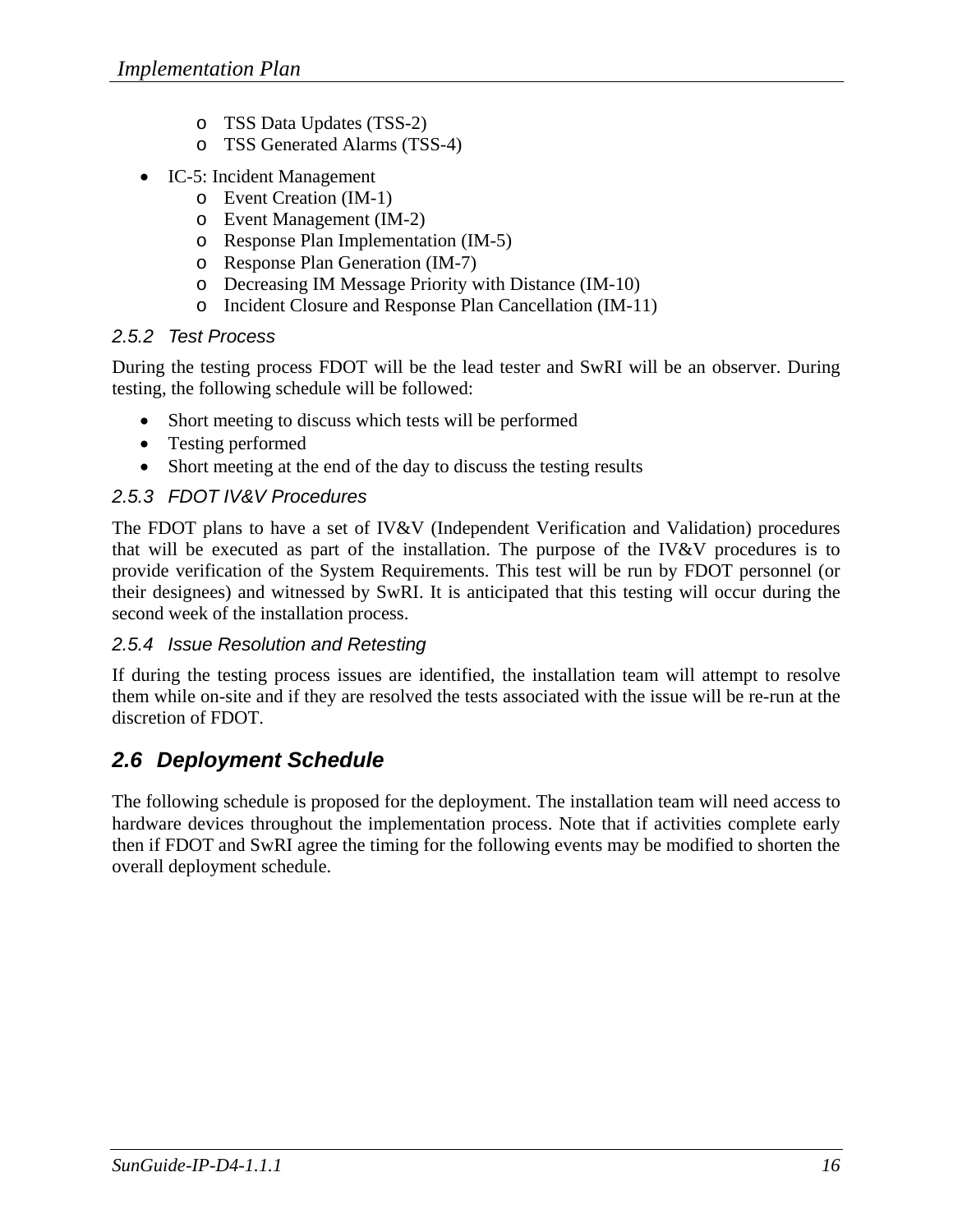| ID | Task Name                                            |   |                      | Week 1 |  |   |   |   | Week 2 |    |   |   | Week 4 |             |  |   |   |  |   |  |   |  |    |    |
|----|------------------------------------------------------|---|----------------------|--------|--|---|---|---|--------|----|---|---|--------|-------------|--|---|---|--|---|--|---|--|----|----|
|    |                                                      | S | M                    | W      |  | S | S | М | W      | F. | S | S | м      | Week 3<br>W |  | S | S |  | М |  | W |  | F. | S. |
|    | FDOT Complete Predeployment Acitivities (lead: FDOT) |   | $\frac{1}{\sqrt{2}}$ |        |  |   |   |   |        |    |   |   |        |             |  |   |   |  |   |  |   |  |    |    |
| 2  | <b>Installation Acitivities</b>                      |   |                      |        |  |   |   |   |        |    |   |   |        |             |  |   |   |  |   |  |   |  |    |    |
| 3  | Conectivity Verification (lead: SwRI)                |   |                      |        |  |   |   |   |        |    |   |   |        |             |  |   |   |  |   |  |   |  |    |    |
| 4  | Server Preparation (lead: SwRI)                      |   |                      |        |  |   |   |   |        |    |   |   |        |             |  |   |   |  |   |  |   |  |    |    |
| 5  | Configure Oracle Cluster (D4 and SwRI)               |   |                      |        |  |   |   |   |        |    |   |   |        |             |  |   |   |  |   |  |   |  |    |    |
| 6  | Software Installation (lead: SwRI) - use 10g         |   |                      |        |  |   |   |   |        |    |   |   |        |             |  |   |   |  |   |  |   |  |    |    |
|    | Software Configuration (lead: SwRI)                  |   |                      |        |  |   |   |   |        |    |   |   |        |             |  |   |   |  |   |  |   |  |    |    |
| 8  | Database Population (lead: FDOT)                     |   |                      |        |  |   |   |   |        |    |   |   |        |             |  |   |   |  |   |  |   |  |    |    |
| 9  | Link Editor (lead: FDOT)                             |   |                      |        |  |   |   |   |        |    |   |   |        |             |  |   |   |  |   |  |   |  |    |    |
| 10 | Issue Resolution (lead: SwRI)                        |   |                      |        |  |   |   |   |        |    |   |   |        |             |  |   |   |  |   |  |   |  |    |    |
| 11 | Change Database to Oracle Cluster as Appropriate     |   |                      |        |  |   |   |   |        |    |   |   |        |             |  |   |   |  |   |  |   |  |    |    |
| 12 | D4 "Exercising" System                               |   |                      |        |  |   |   |   |        |    |   |   |        |             |  |   |   |  |   |  |   |  |    |    |
| 13 | <b>Operator Training</b>                             |   |                      |        |  |   |   |   |        |    |   |   |        |             |  |   |   |  |   |  |   |  |    |    |
| 14 | D4 Exercising System                                 |   |                      |        |  |   |   |   |        |    |   |   |        |             |  |   |   |  |   |  |   |  |    |    |
| 15 | Testing                                              |   |                      |        |  |   |   |   |        |    |   |   |        |             |  |   |   |  |   |  |   |  |    |    |
| 16 | Begin testing / issue resolution (lead: SwRI)        |   |                      |        |  |   |   |   |        |    |   |   |        |             |  |   |   |  |   |  |   |  |    |    |
| 17 | Execute Software Test Procedures (lead: SwRI)        |   |                      |        |  |   |   |   |        |    |   |   |        |             |  |   |   |  |   |  |   |  |    |    |
| 18 | Central Office "Test" IV&V Procedures at SwR1        |   |                      |        |  |   |   |   |        |    |   |   |        |             |  |   |   |  |   |  |   |  |    |    |
| 19 | Execute FDOT IV&V Procedures (lead: FDOT)            |   |                      |        |  |   |   |   |        |    |   |   |        |             |  |   |   |  |   |  |   |  |    |    |